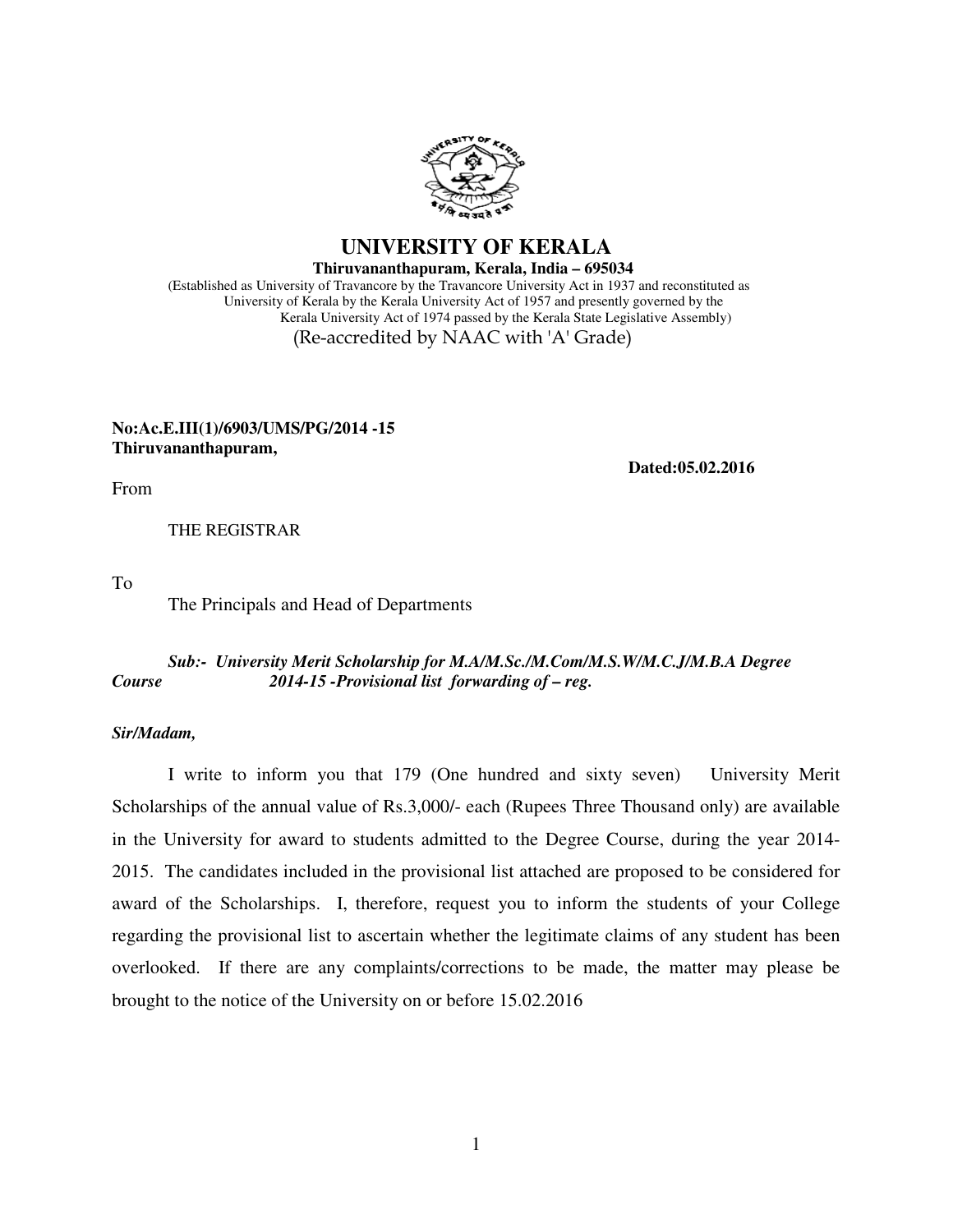In this connection, I am to request you to verify the provisional list and report the discrepancies/corrections, if any, to be made in the list, with a certificate to the effect that the recommendations made by you in this regard, are in accordance with the provisions contained in the rules for the award of the Scholarship. Recommendations received after 15.02.2016 will be rejected.

 The details, if any, of students who are in receipt of any other Scholarship and their willingness to opt the University Merit Scholarship should also be furnished.

It may be brought to the notice of the students included in the provisional list that their inclusion in the list does not guarantee the award of the scholarship to them.

 If no reply is received from you on or before the date mentioned above, it will be presumed that you have approved the provisional list and further steps will be taken in finalizing the list. Kindly forward urgently the attested copies of the marklists of all parts of the B.A/B.Sc./B.Com Degree Examination in respect of all the students whose details are given in the provisional list, if not forwarded earlier.

 Please note that the University will not be responsible for the non-award of Scholarship to eligible students, if any, due to the failure in furnishing their details on or before 15.02.2016

> Yours faithfully, Sd/- Deputy Registrar (Acad. III) For Registrar

sy/c5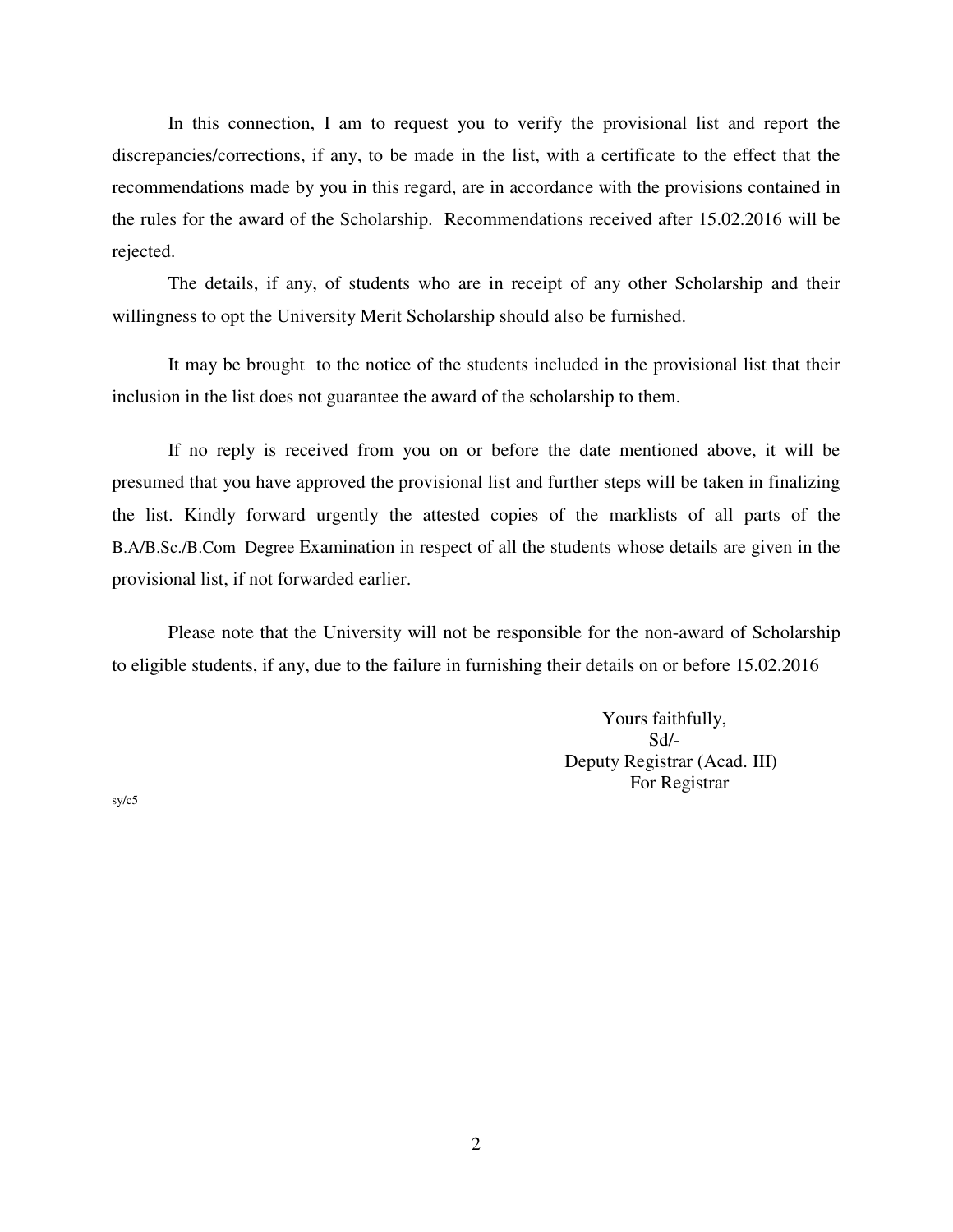## **University Merit Scholarship for M.A./M.Sc./M.Com./MSW/MCJ/MBA Degree Courses 2014-2015**

## **List of Candidates provisionally selected for the award**

| Sl.<br>No.      | Name of the candidate | Reg. No. | <b>CGPA</b><br>(S) |        | Weightage                              | Total | Name of the<br>College/Department                | Remarks     |
|-----------------|-----------------------|----------|--------------------|--------|----------------------------------------|-------|--------------------------------------------------|-------------|
|                 |                       |          |                    | Part I | Part II                                |       |                                                  |             |
|                 |                       |          |                    |        | (1) ARABIC (No. of Scholarships -2)    |       |                                                  |             |
|                 | Rubeena.R             | 11144027 | 3.77               | 0.08   | 0.08                                   |       | University College,<br>3.93 Thiruvanathapuram    |             |
|                 | Shahana Ismail        | 11117025 | 3.75               | 0.08   | 0.08                                   |       | University College,<br>3.91 Thiruvanathapuram    |             |
| 3               | Shibina.J.R           | 11144037 | 3.74               | 0.08   | 0.08                                   |       | University College,<br>3.9 Thiruvanathapuram     |             |
| $\vert 4 \vert$ | Vaheeda.R             | 11144041 | 3.7                | 0.08   | 0.08                                   |       | University College,<br>3.86 Thiruvanathapuram    |             |
|                 |                       |          |                    |        | (No other eligible candidates)         |       |                                                  |             |
|                 |                       |          |                    |        | (2) ARCHAEOLOGY (No. of Scholarship-1) |       |                                                  |             |
|                 | Mahesh.M.S            | 11113020 | 2.84               | 0.04   | 0.08                                   |       | Dept of Archaeology<br>2.96 University of Kerala |             |
|                 | $2$ Priyada.M.P       | 11127044 | 2.76               | 0.04   | 0.08                                   |       | Dept of Archaeology<br>2.88 University of Kerala |             |
|                 |                       |          |                    |        | (3) ECONOMICS (No. of Scholarships-10) |       |                                                  |             |
|                 | Amritha.S             | 11144006 | 3.71               | 0.08   | 0.08                                   | 3.87  | University College,<br>Thiruvananthapuram        |             |
| 2               | Nikkitha Razak        | 11100061 | 3.65               | 0.08   | 0.08                                   | 3.81  | Govt College for Women,<br>Thiruvanathapuram     | $+2$ Ml due |
| 3               | Gayathri.S            | 11120019 | 3.65               | 0.08   | 0.08                                   | 3.81  | University College,<br>Thiruvananthapuram        | $+2$ Ml due |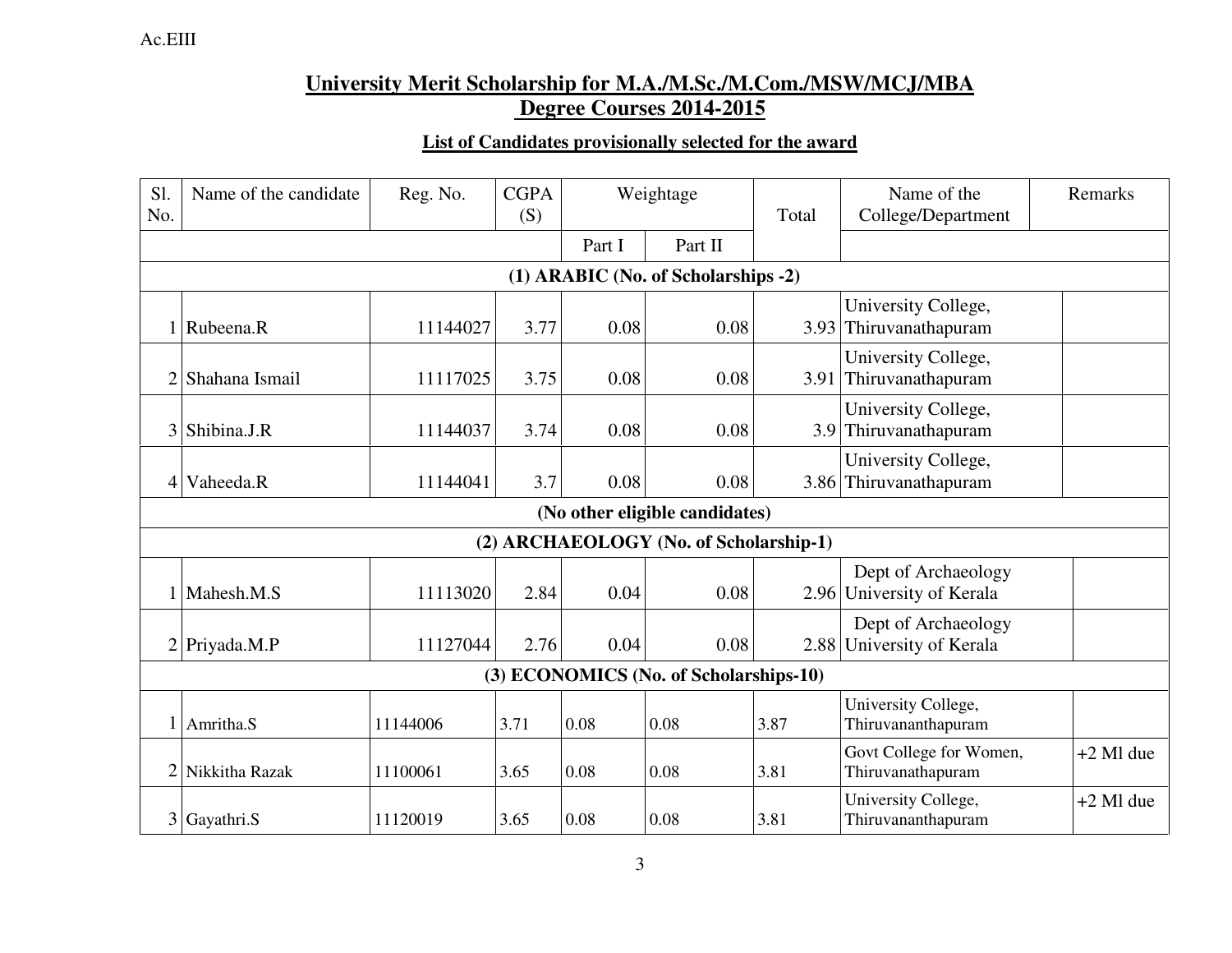|   | $4$ Aswathy Jayan     | 11100054 | 3.41 | 0.08 | 0.08                          | 3.57 | Govt College for Women,<br>Thiruvanathapuram      |
|---|-----------------------|----------|------|------|-------------------------------|------|---------------------------------------------------|
|   | 5 Maneesha.M.R        | 11124030 | 3.22 | 0.08 | 0.08                          | 3.38 | Govt College for Women,<br>Thiruvanathapuram      |
|   | $6$ Vishnupriya.G.S   | 11100070 | 3.17 | 0.08 | 0.08                          |      | Govt College for Women,<br>3.33 Thiruvanathapuram |
|   | $7$ Rakhi.S.R         | 11107044 | 3.15 | 0.08 | 0.08                          | 3.31 | Govt College for Women,<br>Thiruvanathapuram      |
| 8 | Anitha.C              | 11107038 | 3.04 | 0.08 | 0.08                          | 3.2  | Govt College for Women,<br>Thiruvanathapuram      |
| 9 | Gaurilekshmi.M.R      | 10107023 | 2.91 | 0.08 | 0.08                          | 3.07 | Govt College for Women,<br>Thiruvanathapuram      |
|   | 10 Dilu Susan Thomas  | 11123034 | 2.9  | 0.08 | 0.08                          | 3.06 | <b>Christian College</b><br>,Chengannur           |
|   | 11 Ponnukrishnan.S    | 11101022 | 2.89 | 0.08 | 0.08                          | 3.05 | <b>Christian College</b><br>,Chengannur           |
|   | 12 Uma M Pillai       | 11123111 | 2.87 | 0.08 | 0.08                          | 3.03 | Govt College for Women,<br>Thiruvanathapuram      |
|   | 13 Kavya Vijayan      | 11121028 | 2.77 | 0.04 | 0.08                          | 2.89 | Govt College for Women,<br>Thiruvanathapuram      |
|   | 14 Maya.J             | 11121030 | 2.68 | 0.04 | 0.08                          | 2.8  | Govt College for Women,<br>Thiruvanathapuram      |
|   | 15 Haripriya P Nair   | 11100057 | 2.58 | 0.08 | 0.08                          | 2.74 | Govt College for Women,<br>Thiruvanathapuram      |
|   | 16 Anjitha Murali.M.L | 11100052 | 2.57 | 0.08 | 0.08                          | 2.73 | Govt College for Women,<br>Thiruvanathapuram      |
|   | 17 Sruthy.M.S         | 11120061 | 2.5  | 0.04 | 0.08                          | 2.62 | Govt College for Women,<br>Thiruvanathapuram      |
|   |                       |          |      |      | (No other eligible candidates |      |                                                   |
|   |                       |          |      |      |                               |      |                                                   |
|   |                       |          |      |      |                               |      |                                                   |
|   |                       |          |      | 4    |                               |      |                                                   |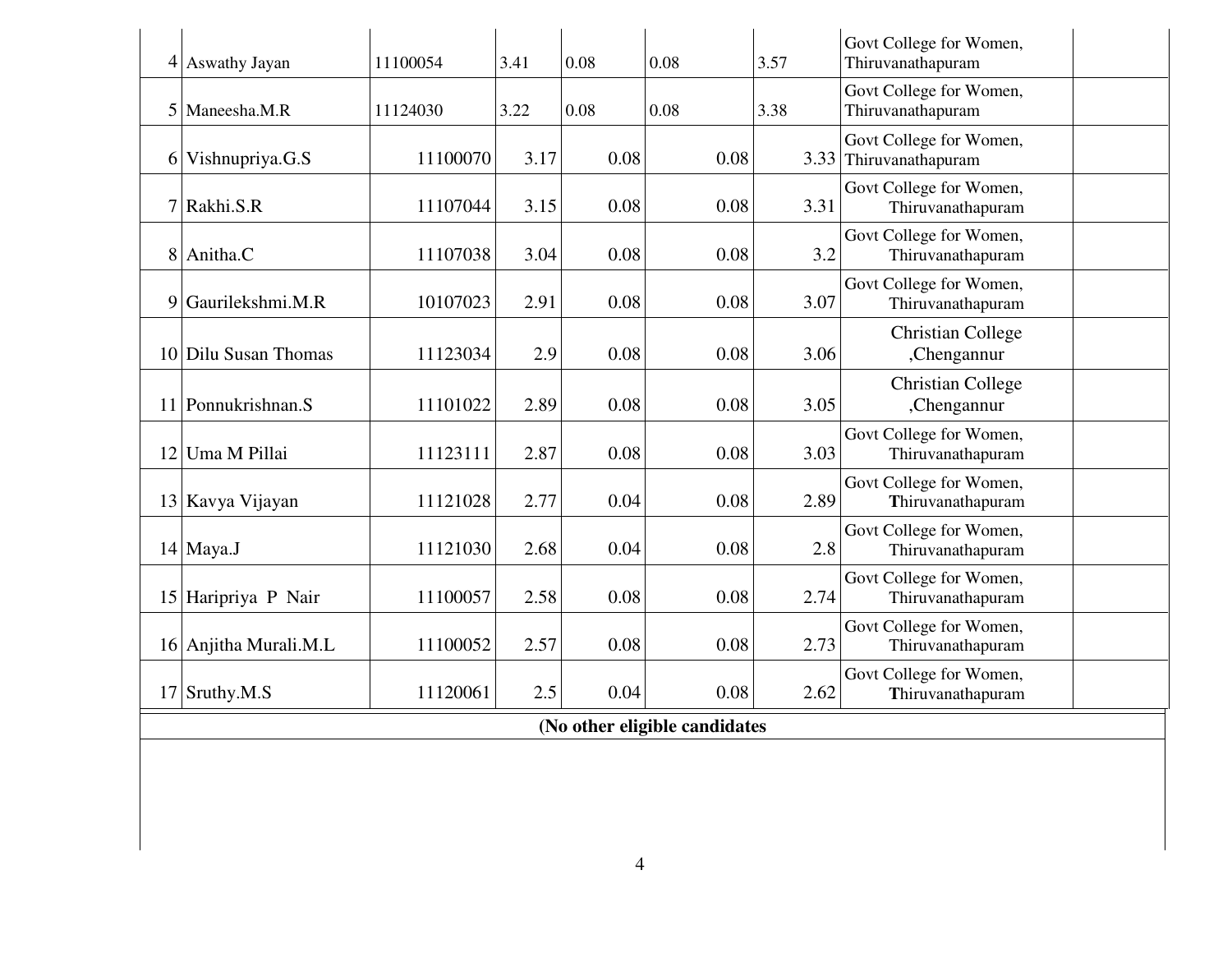## **(4) ENGLISH (No. of Scholarships-10)**

|    | Gowri.S                           | 11105054 | 3.66 | 0.08 | 0.08 | 3.82 Mar Ivanios College, Typm.               |        |
|----|-----------------------------------|----------|------|------|------|-----------------------------------------------|--------|
|    | $2$ Suma.B.L                      | 11145046 | 3.64 | 0.08 | 0.08 | 3.8 University College, Typm.                 |        |
|    | 3 Brinda S. Nair                  | 11121021 | 3.56 | 0.08 | 0.08 | 3.72 University College, Typm.                | ML due |
|    | 4 Anu Devadas.R.D                 | 11120026 | 3.55 | 0.08 | 0.08 | 3.71 Mar Ivanios College, Typm.               |        |
|    | 5 Teena Vincent                   | 11100025 | 3.54 | 0.08 | 0.08 | 3.7 Mar Ivanios College, Typm.                |        |
|    | 6 Amritha Jayakumar               | 11107027 | 3.53 | 0.08 | 0.08 | 3.69 Mar Ivanios College, Typm.               |        |
|    | 7 Harshaa Harikumar               | 11121007 | 3.48 | 0.08 | 0.08 | 3.64 Mar Ivanios College, Typm.               |        |
|    | 8 Mousoomi Aslam.A                | 11142019 | 3.46 | 0.08 | 0.08 | T.K.M College of Arts&<br>3.62 Science Kollam |        |
|    | $9$ Jincy P Oommen                | 11142043 | 3.41 | 0.08 | 0.08 | T.K.M College of Arts&<br>3.57 Science Kollam |        |
|    | $10$ Mukthi.M.V                   | 11142021 | 3.41 | 0.08 | 0.08 | T.K.M College of Arts&<br>3.57 Science Kollam |        |
|    | $11$ Reshma.G.R                   | 11124040 | 3.41 | 0.08 | 0.08 | 3.57 Mar Ivanios College, Typm.               |        |
|    | $12$ Shahna.S                     | 11142028 | 3.38 | 0.08 | 0.08 | T.K.M College of Arts&<br>3.54 Science        |        |
| 13 | Velemparambil Sreeja<br>Thankaraj | 11139047 | 3.38 | 0.08 | 0.08 | 3.54 Mar Ivanios College, Typm.               |        |
|    | 14 Shereena.S                     | 11142055 | 3.37 | 0.08 | 0.08 | T.K.M College of Arts&<br>3.53 Science Kollam |        |
|    | 15 Anupama.A.L                    | 11100005 | 3.33 | 0.08 | 0.08 | 3.49 Mar Ivanios College, Typm.               |        |
|    | 16 Nikku Saira Joji               | 11120036 | 3.3  | 0.08 | 0.08 | 3.46 Mar Ivanios College, Typm.               |        |
|    | 17 Blessy Mol A.B                 | 11120031 | 3.29 | 0.08 | 0.08 | 3.45 Mar Ivanios College, Typm.               |        |
|    | 18 Mumthas.A                      | 11142022 | 3.28 | 0.08 | 0.08 | T.K.M College of Arts&<br>3.44 Science Kollam |        |
|    | 19 Chinnu George                  | 11125032 | 3.27 | 0.08 | 0.08 | St.Joseph; SCollege for<br>3.43 Women, Alpzha |        |
|    |                                   |          |      |      |      |                                               |        |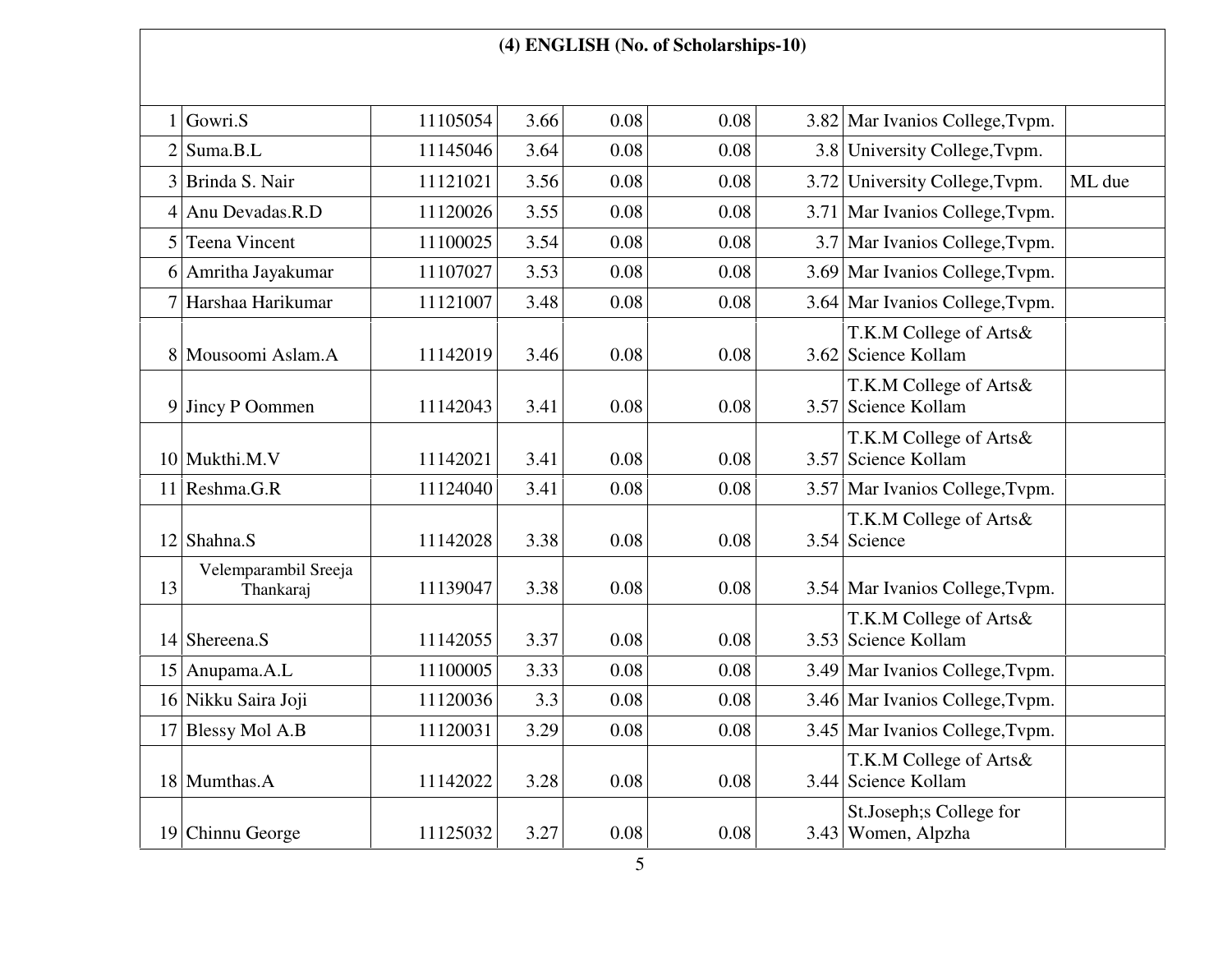|  | 20 Anakha.K.Nair |
|--|------------------|
|--|------------------|

(5) GEOGRAPHY (No. of Scholarships-2)

## **No eligible candidates**

## **(6) HINDI (No. of Scholarships-6)**

 **No eligible candidates** 

## **(7) HISTORY (No. of Scholarships-5)**

|                | <b>Aswathy Murali</b> | 11134007 | 3.43 | 0.08 | 0.08                                       | 3.59 | Dept of History         |  |
|----------------|-----------------------|----------|------|------|--------------------------------------------|------|-------------------------|--|
|                |                       |          |      |      |                                            |      | University of Kerala    |  |
| $\overline{2}$ | Geethumurali          | 11134013 | 3.22 | 0.04 | 0.08                                       | 3.34 | Dept of History         |  |
|                |                       |          |      |      |                                            |      | University of Kerala    |  |
| 3              | Julie Saju            | 11123021 | 3.17 | 0.08 | 0.08                                       | 3.33 | Dept of History         |  |
|                |                       |          |      |      |                                            |      | University of Kerala    |  |
| $\overline{4}$ | Sunny.S               | 11134030 | 3.1  | 0.04 | 0.08                                       | 3.22 | Dept of History         |  |
|                |                       |          |      |      |                                            |      | University of Kerala    |  |
| 5              | Baluraj.S.V           | 11110032 | 2.95 | 0.04 | 0.08                                       | 3.07 | Dept of History         |  |
|                |                       |          |      |      |                                            |      | University of Kerala    |  |
|                |                       |          |      |      | No other eligible candidates               |      |                         |  |
|                |                       |          |      |      | (8) ISLAMIC HISTORY (No. of Scholarship-1) |      |                         |  |
|                | Sumayya.R.B           | 11119039 | 2.83 | 0.04 | 0.08                                       | 2.95 | Dept of Islamic Studies |  |
|                |                       |          |      |      |                                            |      | University of Kerala    |  |
| $\overline{2}$ | Naseeja Beevi.N.S     | 11119022 | 2.77 | 0.04 | 0.08                                       | 2.89 | Dept of Islamic Studies |  |
|                |                       |          |      |      |                                            |      | University of Kerala    |  |
|                |                       |          |      |      | (9) LINGUISTICS (No. of Scholarships-2)    |      |                         |  |
|                | Keerthana.K.S         | 11800015 | 3.28 | 0.08 | 0.08                                       | 3.44 | Dept of Linguistics     |  |
|                |                       |          |      |      |                                            |      | University of Kerala    |  |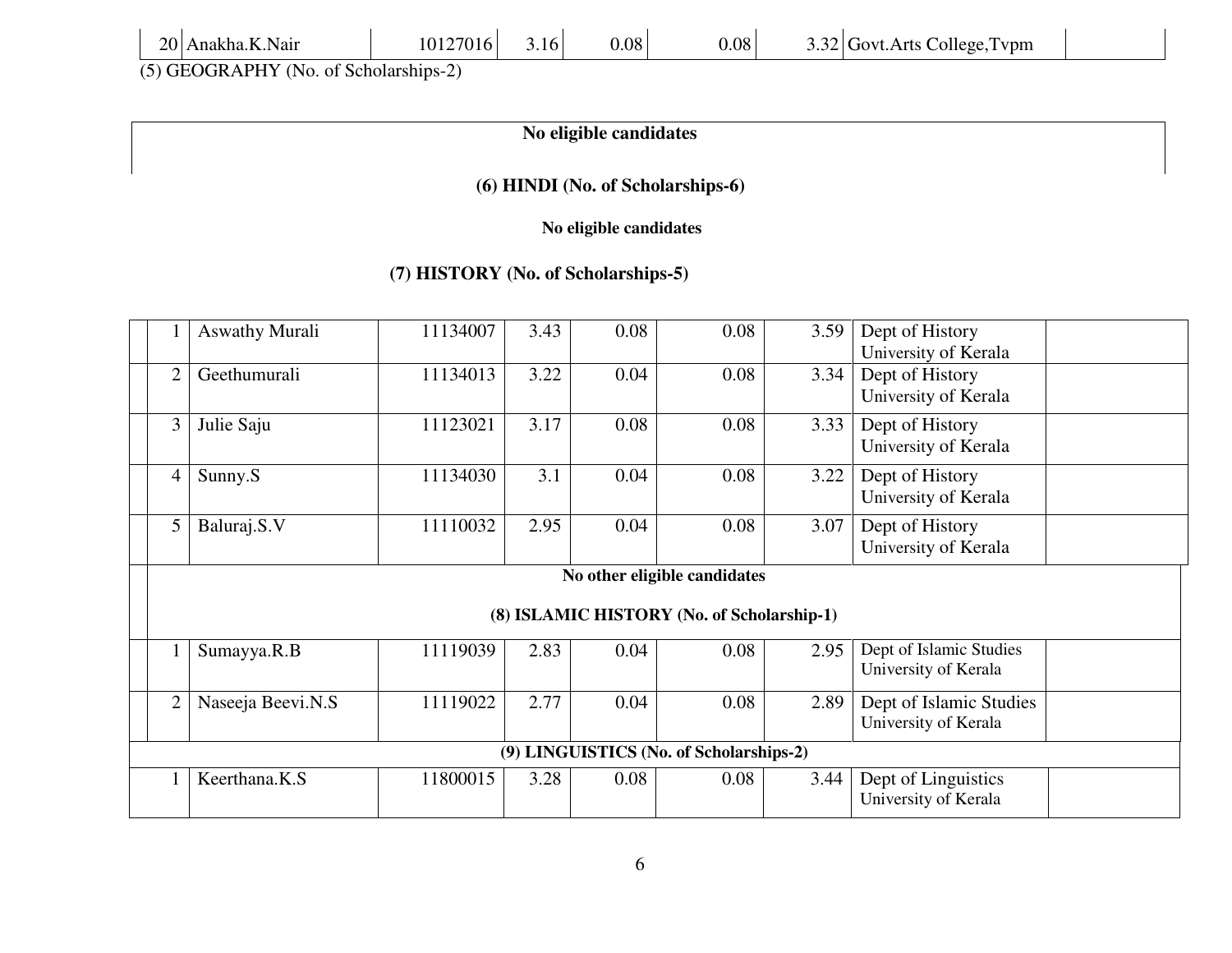| 2   Aparna C Chandran | 11807004 | 2.46 | 0.04 | 0.08 | 2.58 | Dept of Linguistics  |  |
|-----------------------|----------|------|------|------|------|----------------------|--|
|                       |          |      |      |      |      | University of Kerala |  |
| Fasila Hussain        | 11807010 | 2.44 | 0.04 | 0.08 | 2.56 | Dept of Linguistics  |  |
|                       |          |      |      |      |      | University of Kerala |  |
| Shiji Jose L          | 10141032 | 2.41 | 0.04 | 0.08 | 2.53 | Dept of Linguistics  |  |
|                       |          |      |      |      |      | University of Kerala |  |

## **(10) MALAYALAM (No. of Scholarships-10)**

|                |                     |          |      |      |      |      | H.H.M.S.P.B.N.S.S        |          |  |
|----------------|---------------------|----------|------|------|------|------|--------------------------|----------|--|
|                |                     |          |      |      |      |      | College for              |          |  |
|                | Neeraja Sreekumar   | 11121021 | 3.63 | 0.08 | 0.08 | 3.79 | Women, Tvpm.             |          |  |
|                |                     |          |      |      |      |      | Mahatma Gandhi College,  |          |  |
|                |                     |          |      |      |      |      | Thiruvananthapuram       | Ml not   |  |
| $\overline{2}$ | Remya.R             | 11145042 | 3.6  | 0.08 | 0.08 | 3.76 |                          | Attested |  |
|                |                     |          |      |      |      |      | Mahatma Gandhi College,  |          |  |
|                |                     |          |      |      |      |      | Thiruvananthapuram       |          |  |
| 3              | Abisha Mol.D.L      | 11145002 | 3.64 | 0.04 | 0.08 | 3.76 |                          |          |  |
|                |                     |          |      |      |      |      | <b>H.H.M.S.P.B.N.S.S</b> |          |  |
|                |                     |          |      |      |      |      | College for              | Ml not   |  |
| $\overline{4}$ | Aryasree.S.S        | 11121049 | 3.57 | 0.08 | 0.08 | 3.73 | Women, Tvpm.             | Attested |  |
|                |                     |          |      |      |      |      | Mahatma Gandhi College,  |          |  |
|                |                     |          |      |      |      |      | Thiruvananthapuram       | Ml not   |  |
| 5              | Aswathy.P.M         | 11138018 | 3.55 | 0.08 | 0.08 | 3.71 |                          | Attested |  |
|                |                     |          |      |      |      |      | Mahatma Gandhi College,  |          |  |
|                |                     |          |      |      |      |      | Thiruvananthapuram       | Ml not   |  |
| 6              | Saranya.S.C         | 11145044 | 3.52 | 0.04 | 0.08 | 3.64 |                          | Attested |  |
|                |                     |          |      |      |      |      | Mahatma Gandhi College,  |          |  |
|                |                     |          |      |      |      |      | Thiruvananthapuram       |          |  |
| $\overline{7}$ | Gayathri.R.C        | 11138027 | 3.47 | 0.08 | 0.08 | 3.63 |                          |          |  |
|                |                     |          |      |      |      |      | <b>H.H.M.S.P.B.N.S.S</b> |          |  |
|                |                     |          |      |      |      |      | College for              | Ml not   |  |
| 8              | Praveena Chandran.L | 11121025 | 3.51 | 0.04 | 0.08 | 3.63 | Women, Tvpm.             | Attested |  |
|                |                     |          |      |      |      |      | Mahatma GandhiCollege,   |          |  |
|                |                     |          |      |      |      |      | Thiruvananthapuram       |          |  |
| 9              | Thalhana Rahman.S   | 11144045 | 3.44 | 0.08 | 0.08 | 3.6  |                          |          |  |
|                |                     |          |      |      |      |      | <b>H.H.M.S.P.B.N.S.S</b> | Ml not   |  |
| 10             | Reshma.A.S          | 11107038 | 3.42 | 0.04 | 0.08 | 3.54 | College for              | Attested |  |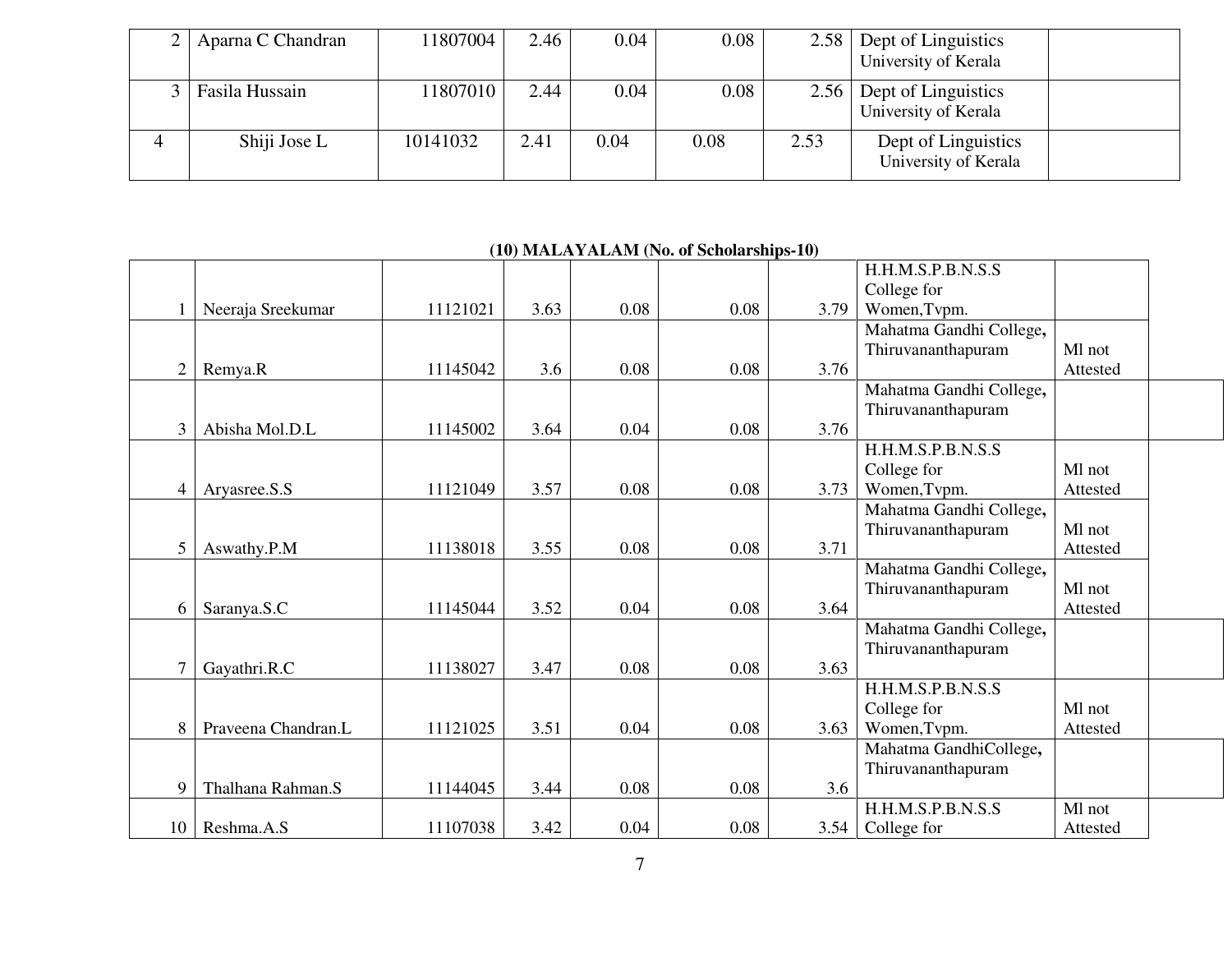|    |                 |          |      |      |      |      | Women, Tvpm.            |          |
|----|-----------------|----------|------|------|------|------|-------------------------|----------|
|    |                 |          |      |      |      |      | Mahatma GandhiCollege,  |          |
|    |                 |          |      |      |      |      | Thiruvananthapuram      | Ml not   |
| 11 | Sreelekshmy.M.R | 11121041 | 3.39 | 0.04 | 0.08 | 3.51 |                         | Attested |
|    |                 |          |      |      |      |      | Mahatma GandhiCollege,  |          |
|    |                 |          |      |      |      |      | Thiruvananthapuram      | Ml not   |
| 12 | Devi Surendran  | 11121011 | 3.34 | 0.08 | 0.08 | 3.5  |                         | Attested |
|    |                 |          |      |      |      |      | Mahatma GandhiCollege,  |          |
|    |                 |          |      |      |      |      | Thiruvananthapuram      | Ml not   |
| 13 | Lekshmi.T.S     | 11121018 | 3.38 | 0.04 | 0.08 | 3.5  |                         | Attested |
|    |                 |          |      |      |      |      | Mahatma Gandhi College, |          |
|    |                 |          |      |      |      |      | Thiruvananthapuram      | Ml not   |
| 14 | Sajina.S        | 11105047 | 3.23 | 0.08 | 0.08 | 3.39 |                         | Attested |
|    |                 |          |      |      |      |      | Mahatma Gandhi College, |          |
|    |                 |          |      |      |      |      | Thiruvananthapuram      | Ml not   |
| 15 | Amrutha A.Nair  | 11120001 | 3.21 | 0.08 | 0.08 | 3.37 |                         | Attested |
|    |                 |          |      |      |      |      | Mahatma Gandhi College, |          |
|    |                 |          |      |      |      |      | Thiruvananthapuram      | Ml not   |
| 16 | Aswathy.K.A     | 11107010 | 3.24 | 0.04 | 0.08 | 3.36 |                         | Attested |
|    |                 |          |      |      |      |      | Mahatma Gandhi College, |          |
|    |                 |          |      |      |      |      | Thiruvananthapuram      | Ml not   |
| 17 | Gopika. B.S     | 11121014 | 3.14 | 0.04 | 0.08 | 3.26 |                         | Attested |
|    |                 |          |      |      |      |      | Mahatma Gandhi College, |          |
|    |                 |          |      |      |      |      | Thiruvananthapuram      |          |
| 18 | Saranya Gopan   | 11107045 | 3.12 | 0.04 | 0.08 | 3.24 |                         |          |
|    |                 |          |      |      |      |      | H.H.M.S.P.B.N.S.S       |          |
|    |                 |          |      |      |      |      | College for Women,      |          |
| 19 | Chithra.S.C     | 381211   | 634  | 20   | 20   | 674  | Tvpm.                   |          |
|    |                 |          |      |      |      |      | H.H.M.S.P.B.N.S.S       |          |
|    |                 |          |      |      |      |      | College for Women,      |          |
| 20 | Nisha.A.S       | 364119   | 634  | 20   | 20   | 674  | Typm.                   |          |

# **(11)Music (No. of Scholarship-2) No eligible candidates (12) PHILOSOPHY (No. of Scholarships-3)**

| Athira.H.R      | 1121009 | 3.22 | 0.04 | 0.08 | Govt College for Women,<br>3.34 Thiruvanathapuram |  |
|-----------------|---------|------|------|------|---------------------------------------------------|--|
| $2$   Annie.S.L | 1107007 | 3.12 | 0.04 | 0.08 | Govt College for Women,<br>3.24 Thiruvanathapuram |  |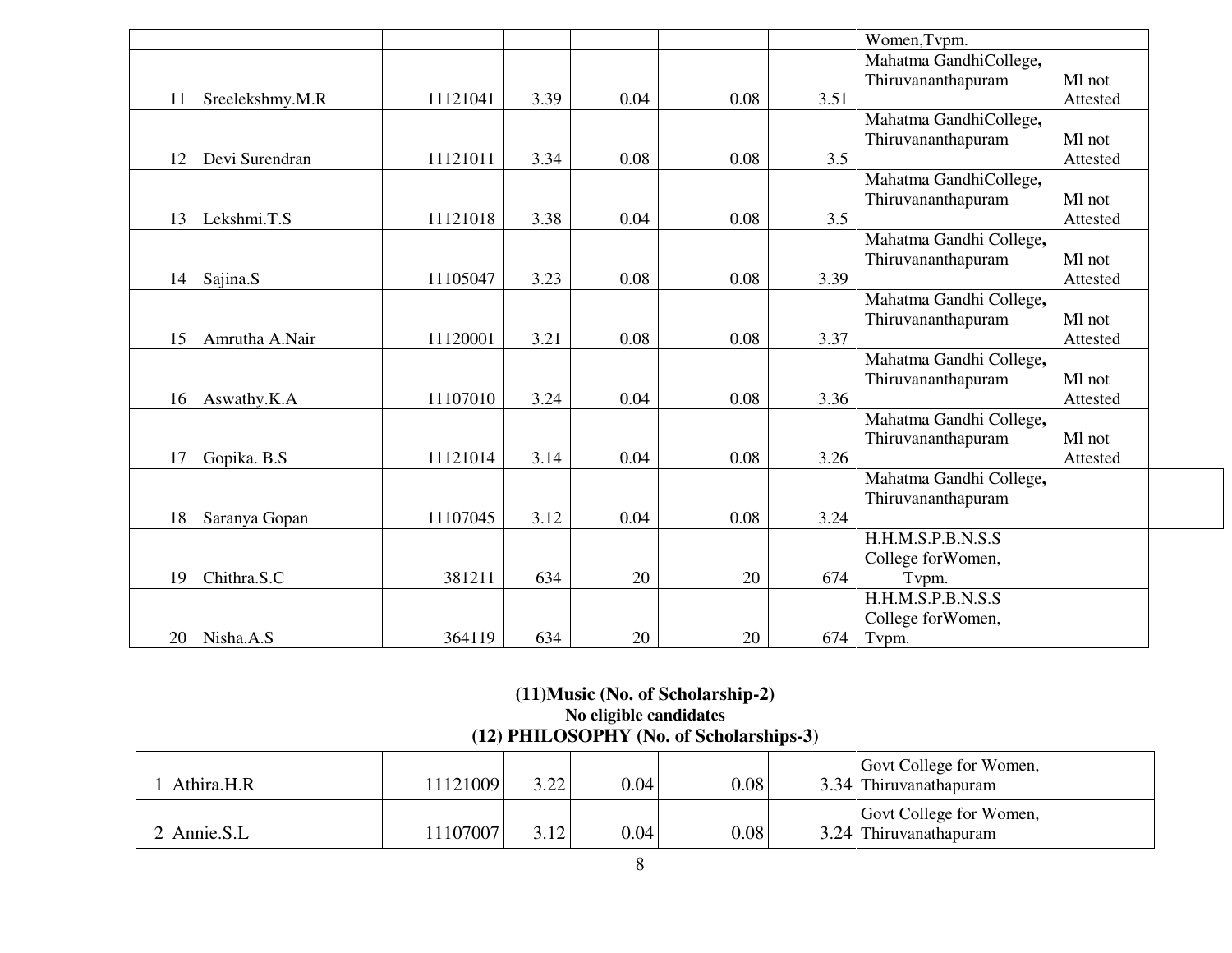| $3$ Santhini.T.J     | 11121029 | 2.86 | 0.04 | 0.08 | Dept of Philosophy<br>2.98 University of Kerala   |  |
|----------------------|----------|------|------|------|---------------------------------------------------|--|
| 4 Nithin Suresh Babu | 11132026 | 2.7  | 0.08 | 0.08 | Dept of Philosophy<br>2.86 University of Kerala   |  |
| Vijitha.C.L          | 11121038 | 2.66 | 0.04 | 0.08 | Govt College for Women,<br>2.78 Thiruvanathapuram |  |
| 6 Resharaj.R.S       | 11121027 | 2.63 | 0.04 | 0.08 | Dept of Philosophy<br>2.75 University of Kerala   |  |

**(13) POLITICS (No Scholarships-5)** 

|                | Sreelekshmi.V        | 11104059 | 3.54 | 0.08 | 0.08 |      | Dept of Political Science<br>3.7 University of Kerala  |
|----------------|----------------------|----------|------|------|------|------|--------------------------------------------------------|
|                | $2$ Reena Bency      | 11132067 | 3.51 | 0.08 | 0.08 |      | Dept of Political Science<br>3.67 University of Kerala |
| 3 <sup>1</sup> | Veena.C.S            | 11104066 | 3.38 | 0.08 | 0.08 |      | Dept of Political Science<br>3.54 University of Kerala |
|                | 4 Amala M John       | 11144004 | 3.32 | 0.08 | 0.08 |      | Dept of Political Science<br>3.48 University of Kerala |
|                | 5   Karthika R Salim | 11127018 | 3.25 | 0.08 | 0.08 | 3.41 | Dept of Political Science<br>University of Kerala      |
|                | 6 Chinchu Dayal      | 11123012 | 3.11 | 0.04 | 0.08 |      | Dept of Political Science<br>3.23 University of Kerala |
|                | 7 Adarsh. V. Nath    | 11104002 | 2.87 | 0.08 | 0.08 |      | Dept of Political Science<br>3.03 University of Kerala |
| 8              | Adarsh.V.K           | 11104001 | 2.86 | 0.04 | 0.08 |      | University College<br>2.98 Thiruvananthapuram          |

**No other eligible candidates**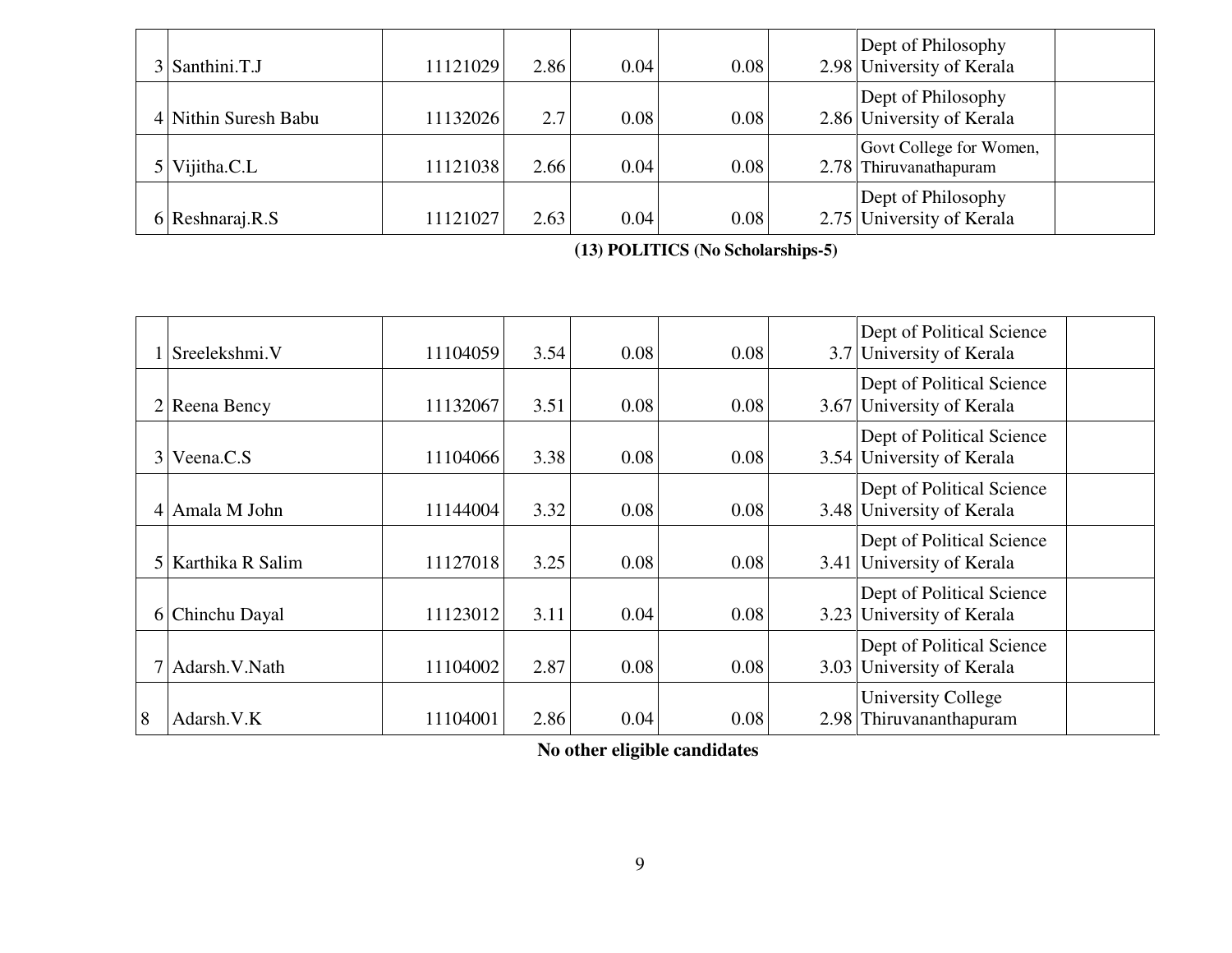## **(14)SANSKRIT (No. of Scholarship-4)**

## **No eligible candidates**

## **(15) SOCIOLOGY (No. of Scholarships-2)**

|                |                  |          |      |      |      |      | Dept of Sociology           |
|----------------|------------------|----------|------|------|------|------|-----------------------------|
|                | Vidya.T          | 11118040 | 3.61 | 0.08 | 0.08 |      | 3.77 University of Kerala   |
|                |                  |          |      |      |      |      | Loyola College of Social    |
| $\overline{2}$ | Anupama.B.S      | 11121018 | 3.59 | 0.08 |      | 3.67 | Science, Sreekariyam, Tvpm  |
|                |                  |          |      |      |      |      | Dept of Sociology           |
|                | Gopikrishnan.A.J | 11118013 | 3.59 | 0.08 | 0.08 |      | 3.75   University of Kerala |
|                |                  |          |      |      |      |      | Dept of Sociology           |
| 4              | Bhagyalekshmi.A  | 11108013 | 3.48 | 0.08 | 0.08 |      | 3.64   University of Kerala |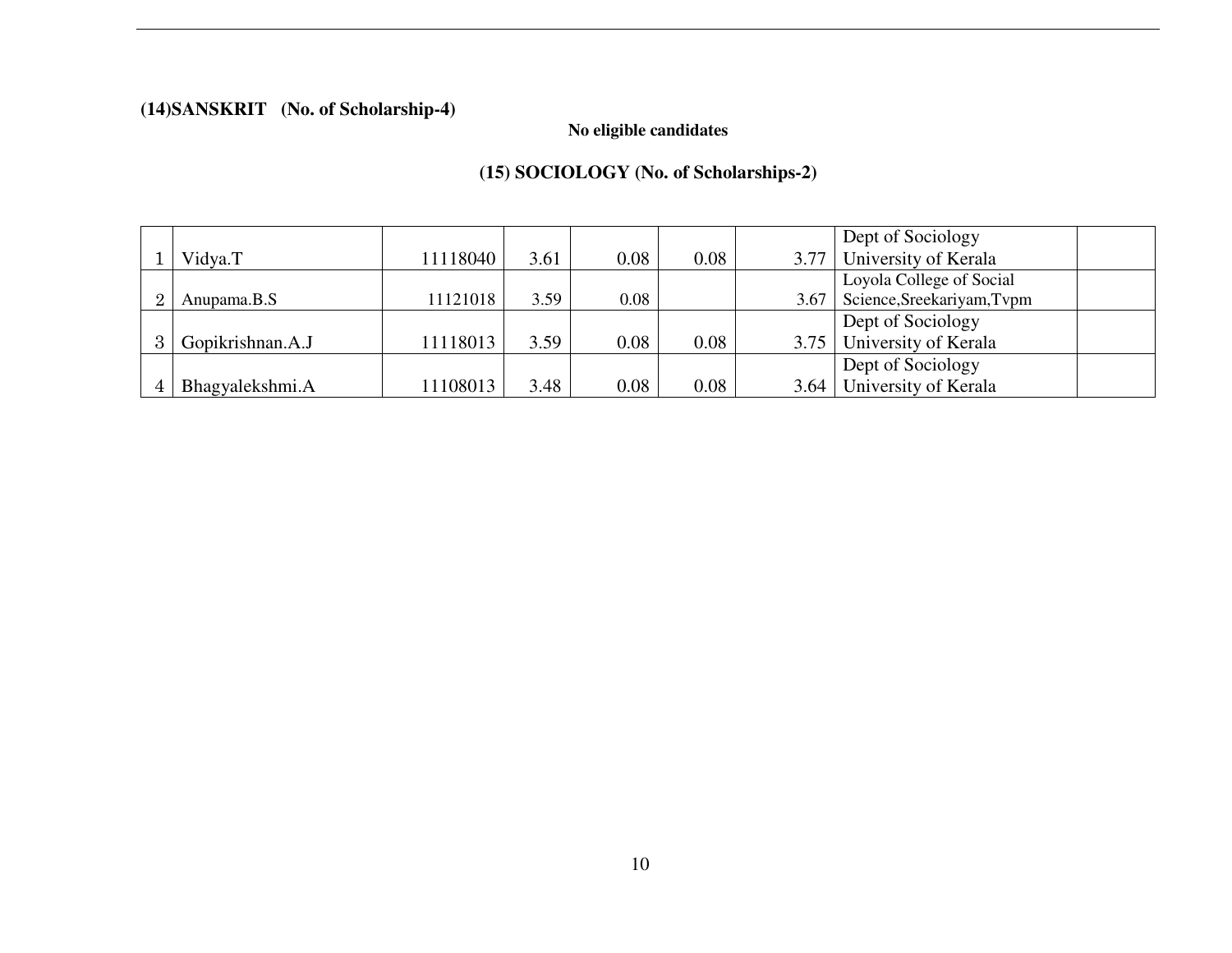## **(16) TAMIL (No. of Scholarship-1)**

**(No eligible candidates)**

**M.Sc**

## **(17) ANALYTICAL CHEMISTRY (No. of Scholarships-2)**

| Jeeja.B.S                    | 1107009 | 3.48 | $0.08\,$ | 0.08 | ۔ 64. ر | College.<br>Govt.Arts<br>l vom |  |  |  |
|------------------------------|---------|------|----------|------|---------|--------------------------------|--|--|--|
| eligible candidates)<br>'NO. |         |      |          |      |         |                                |  |  |  |

|                | $\mathbf{Revathy.}$                              | 11108009 | 3.28 | 0.08 | 0.08                                           |  | Dept of Demography<br>3.44 University of Kerala |  |  |  |
|----------------|--------------------------------------------------|----------|------|------|------------------------------------------------|--|-------------------------------------------------|--|--|--|
|                | $2$ Sweety.S                                     | 11108028 | 3.21 | 0.08 | 0.08                                           |  | Dept of Demography<br>3.37 University of Kerala |  |  |  |
| 3 <sup>1</sup> | Brinda Vijay                                     | 11108004 | 3.1  | 0.08 | 0.08                                           |  | Dept of Demography<br>3.26 University of Kerala |  |  |  |
|                | $4$ Surumi.N                                     | 11144049 | 3.04 | 0.08 | 0.08                                           |  | Dept of Demography<br>3.2 University of Kerala  |  |  |  |
|                |                                                  |          |      |      | (19) APPLIED CHEMISTRY (No. of Scholarships-2) |  |                                                 |  |  |  |
|                | (No eligible candidates)                         |          |      |      |                                                |  |                                                 |  |  |  |
|                | (20) APPLIED ELECTRONICS (No. of Scholarships-5) |          |      |      |                                                |  |                                                 |  |  |  |
|                | (No eligible candidates)                         |          |      |      |                                                |  |                                                 |  |  |  |

## **(18) ACTURIAL SCIENCE (No. of Scholarships-2)**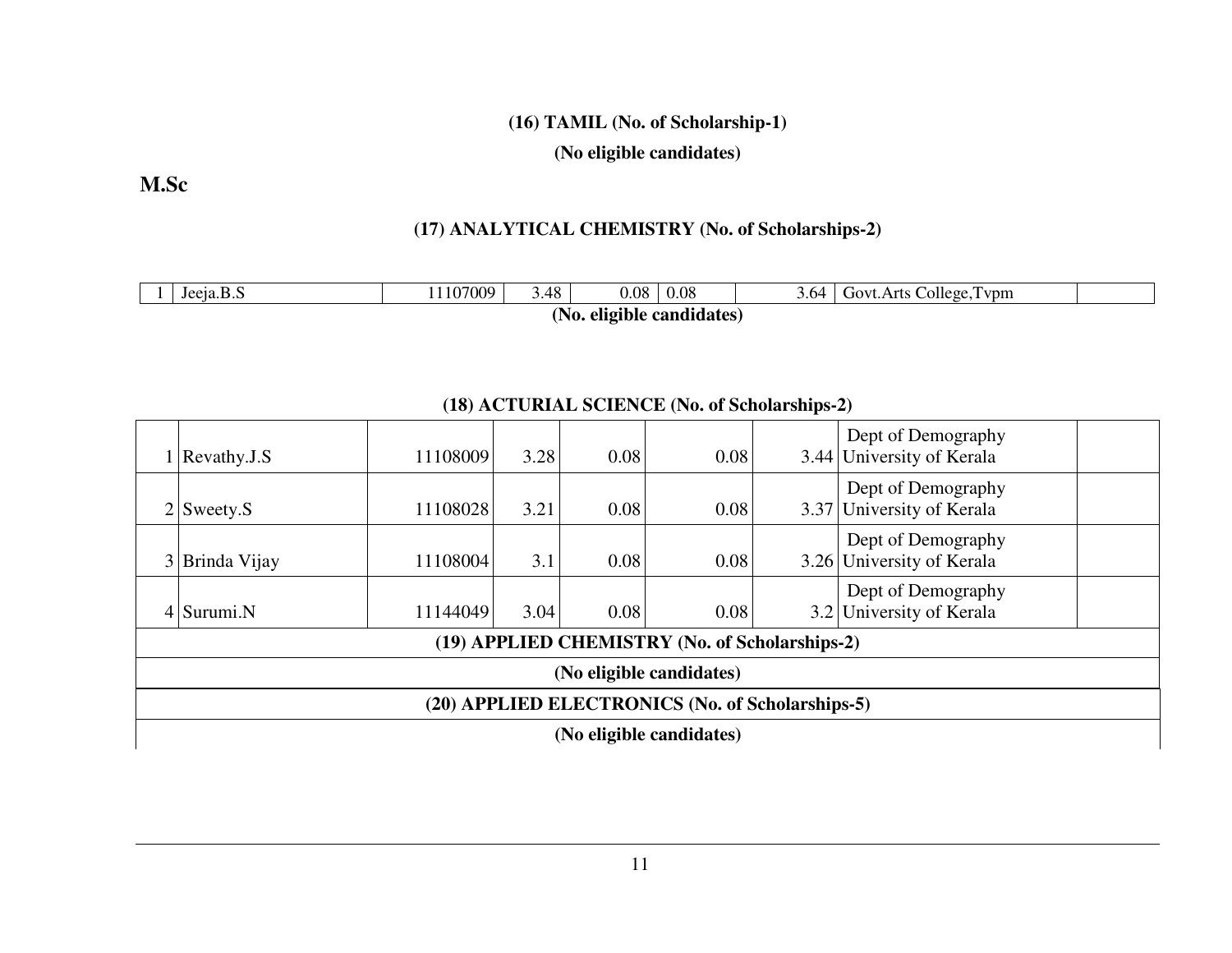|                | Neethu.N                                   | 11140032 | 3.53 | 0.08 | 0.08                                       | 3.69             | Dept of Aquatic<br>Biology & Fisheries                          |  |  |  |  |
|----------------|--------------------------------------------|----------|------|------|--------------------------------------------|------------------|-----------------------------------------------------------------|--|--|--|--|
| $\overline{2}$ | Athira sivan                               | 11104020 | 3.53 | 0.08 | 0.08                                       | 3.69             | of<br>Aquatic<br>Dept<br>Biology & Fisheries<br>ML not attested |  |  |  |  |
| $\overline{3}$ | Athira M Nair                              | 11121018 | 3.48 | 0.08 | 0.08                                       | 3.64             | of<br>Aquatic<br>Dept<br>Biology & Fisheries                    |  |  |  |  |
|                | 4 Sima Satheesh                            | 11125013 | 3.38 | 0.08 | 0.08                                       | 3.54             | of<br>Dept<br>Aquatic<br>Biology & Fisheries                    |  |  |  |  |
|                |                                            |          |      |      | (22) BIO-CHEMISTRY (No. of Scholarships-2) |                  |                                                                 |  |  |  |  |
|                | $1$ Nisa.S                                 | 11123012 | 3.54 | 0.08 | 0.08                                       | 3.7 <sup>1</sup> | T.K.M College of<br>Arts& Science Kollam                        |  |  |  |  |
|                | $2$ Amrutha.D.S                            | 11124012 | 3.51 | 0.08 | 0.08                                       |                  | T.K.M College of<br>3.67 Arts & Science Kollam                  |  |  |  |  |
|                | (No other eligible candidates)             |          |      |      |                                            |                  |                                                                 |  |  |  |  |
|                | (23) BIOTECHNOLOGY (No. of Scholarships-2) |          |      |      |                                            |                  |                                                                 |  |  |  |  |
|                | 1 Remya Krishnan                           | 11134015 | 3.67 |      | $0.08 \mid 0.08$                           |                  | Sree Narayana College<br>3.83 of Technology, Kollam             |  |  |  |  |

## **(21) AQUATIC BIOLOGY AND FISHERIES (No. of Scholarships-2)**

(No other eligible candidates)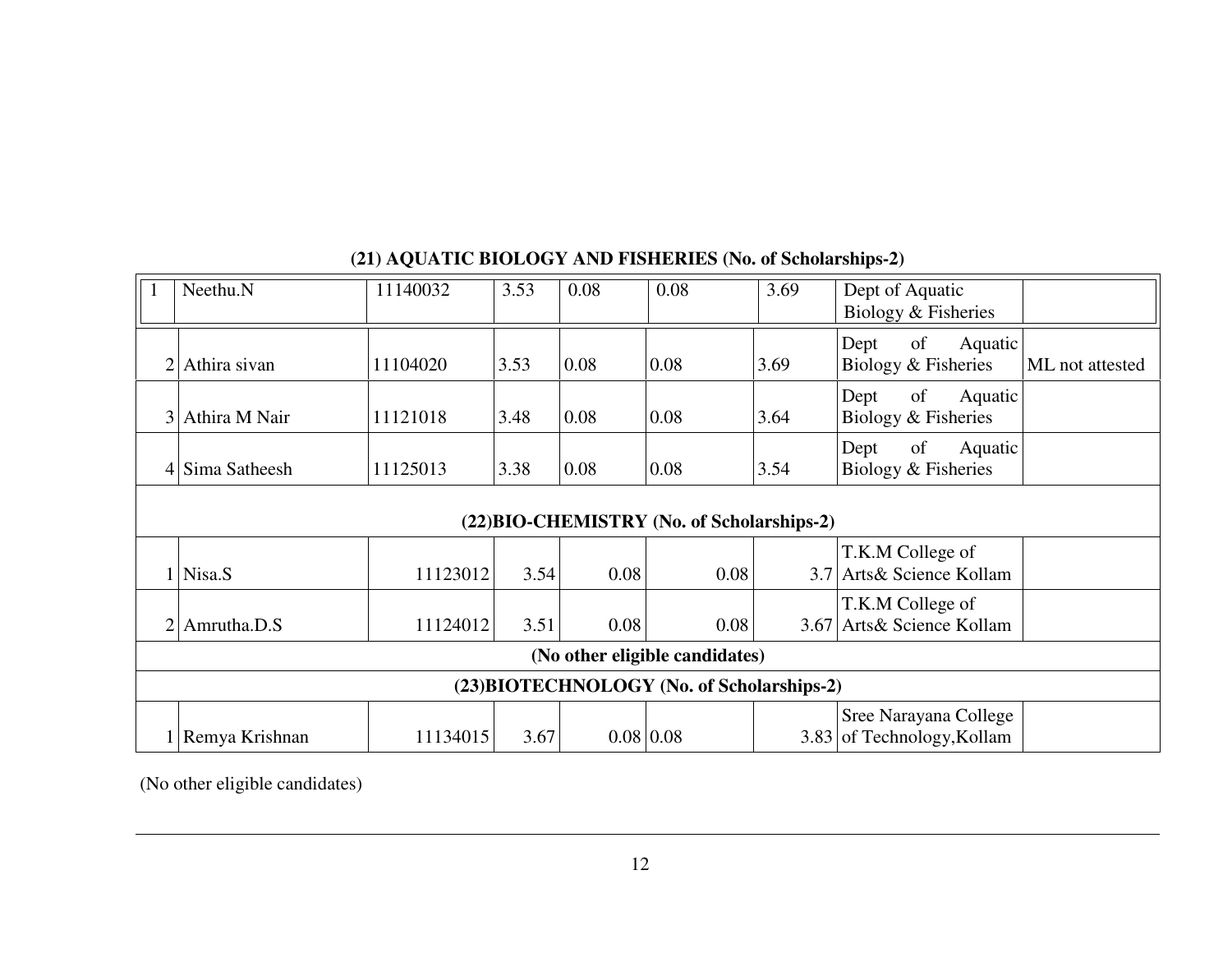| 1              | Namitha.L.H                                                       | 11120052 | 3.9  | 0.08 | 0.08 |      | Dept of Botany<br>4.06 University of Kerala      |  |
|----------------|-------------------------------------------------------------------|----------|------|------|------|------|--------------------------------------------------|--|
| $\overline{2}$ | Shaina Jerald                                                     | 11100026 | 3.69 | 0.08 | 0.08 |      | Dept of Botany<br>3.85 University of Kerala      |  |
| 3 <sup>1</sup> | Adna Jayaprakash                                                  | 11144002 | 3.59 | 0.08 | 0.08 |      | Dept of Botany<br>3.75 University of Kerala      |  |
|                | $4$ Arunima.S                                                     | 11141021 | 3.55 | 0.08 | 0.08 |      | Dept of Botany<br>3.71 University of Kerala      |  |
|                | $5$ Reshma.S                                                      | 11132033 | 3.29 | 0.08 | 0.08 |      | Dept of Botany<br>3.45 University of Kerala      |  |
|                |                                                                   |          |      |      |      |      |                                                  |  |
|                | (No other eligible candidates)                                    |          |      |      |      |      |                                                  |  |
|                |                                                                   |          |      |      |      |      |                                                  |  |
|                | (25) BOTANY (Genetics and Plant Breeding) (No. of Scholarships-2) |          |      |      |      |      |                                                  |  |
| $\mathbf{1}$   | Manju Manoharan                                                   | 11108011 | 3.48 | 0.08 | 0.08 | 3.64 | Dept of Botany<br><b>University of</b><br>Kerala |  |
|                | (No other eligible candidates)                                    |          |      |      |      |      |                                                  |  |
|                |                                                                   |          |      |      |      |      |                                                  |  |
|                | (26) CHEMISTRY (No. of Scholarships-11)                           |          |      |      |      |      |                                                  |  |
| 1              | Sumi.K.S                                                          | 11120040 | 3.77 | 0.08 | 0.08 |      | Dept of Chemistry<br>3.93 University of Kerala   |  |

## **(24) BOTANY (No. of Scholarships-10)**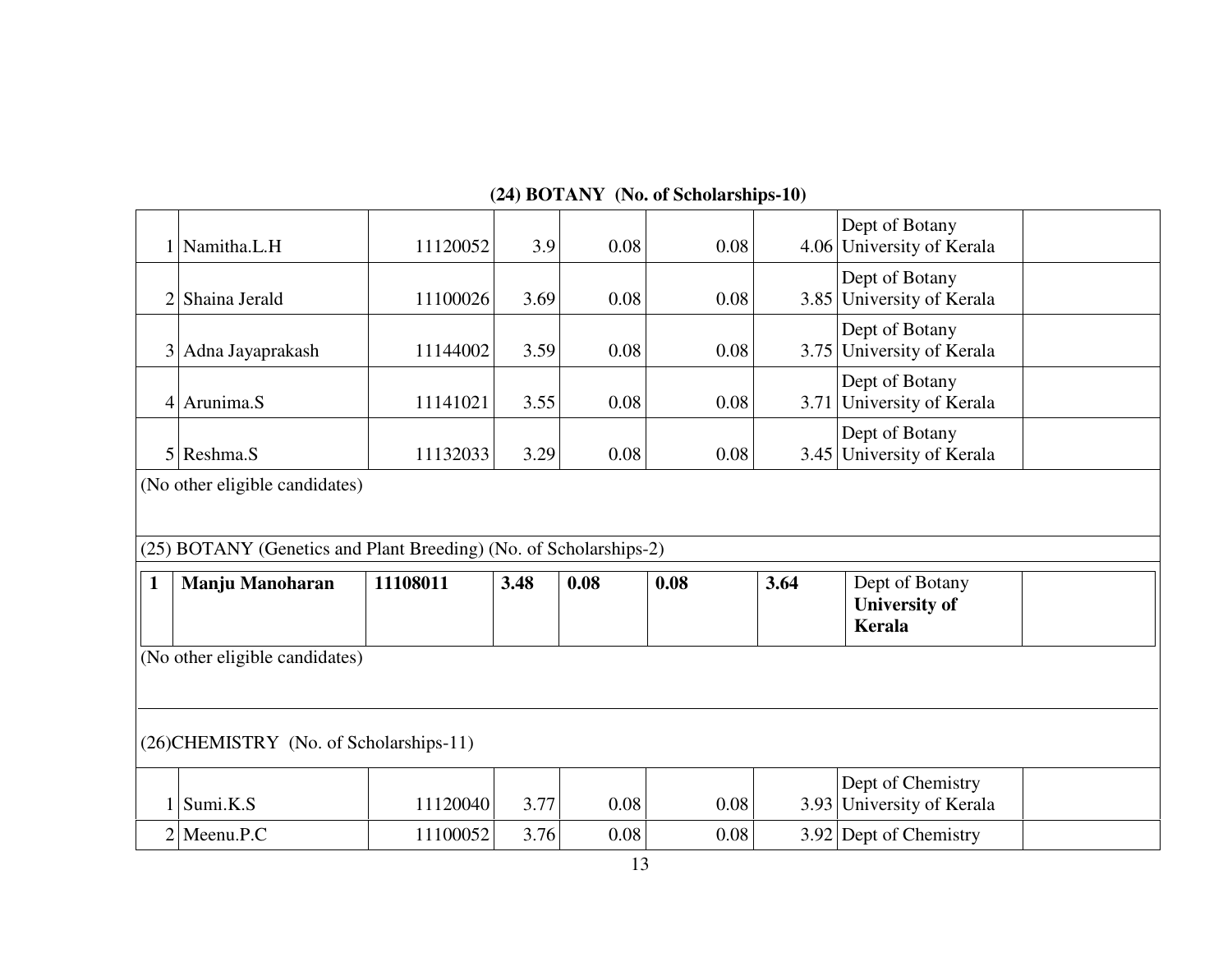|   |                      |          |      |      |      |      | University of Kerala                           |                 |
|---|----------------------|----------|------|------|------|------|------------------------------------------------|-----------------|
| 3 | Anulekshmi.A.H       | 11120004 | 3.74 | 0.08 | 0.08 |      | Dept of Chemistry<br>3.9 University of Kerala  |                 |
|   | 4 Arya M. Nair       | 11133006 | 3.71 | 0.08 | 0.08 |      | University<br>3.87 College, Tvpm.              | ML not attested |
|   | $5$ Salini.S         | 11145032 | 3.68 | 0.08 | 0.08 |      | Dept of Chemistry<br>3.84 University of Kerala |                 |
|   | $6$ Arathijith.P.B   | 11121013 | 3.66 | 0.08 | 0.08 |      | Govt College for<br>3.82 women, Typm           | ML not attested |
|   | 7 Divya Jayan        | 11121005 | 3.6  | 0.08 | 0.08 |      | Govt College for<br>3.76 women, Typm           |                 |
|   | $8$ Anuja. V.S       | 11121012 | 3.59 | 0.08 | 0.08 | 3.75 | Mar Ivanios<br>College, Tvpm.                  | ML not attested |
|   | 9 Krishna.M.S        | 11138010 | 3.58 | 0.08 | 0.08 |      | Dept of Chemistry<br>3.74 University of Kerala |                 |
|   | 10 Anisha.B.L        | 11121002 | 3.56 | 0.08 | 0.08 |      | Dept of Chemistry<br>3.72 University of Kerala |                 |
|   | 11 Reshma.R          | 11121025 | 3.54 | 0.08 | 0.08 | 3.7  | Govt College for<br>women, Tvpm                |                 |
|   | 12 Aysha Shafna.M    | 11100025 | 3.54 | 0.08 | 0.08 | 3.7  | Dept of Chemistry<br>University of Kerala      |                 |
|   | 13 Suma.S.Nair       | 11107034 | 3.53 | 0.08 | 0.08 |      | Mar Ivanios<br>3.69 College, Tvpm.             | ML not attested |
|   | 14 Riya Mary Abraham | 11107013 | 3.53 | 0.08 | 0.08 |      | Govt College for<br>$3.69$ women, Typm         |                 |
|   | 15 Akhil.S.Nair      | 11120002 | 3.53 | 0.08 | 0.08 |      | Dept of Chemistry<br>3.69 University of Kerala |                 |
|   | 16 Akhil Krishnan.R  | 11104003 | 3.48 | 0.08 | 0.08 |      | T.K.M College of<br>3.64 Arts& Science         |                 |
|   | 17 Amritha.R.S       | 11141012 | 3.46 | 0.08 | 0.08 |      | Mar Ivanios<br>$3.62$ College, Typm.           |                 |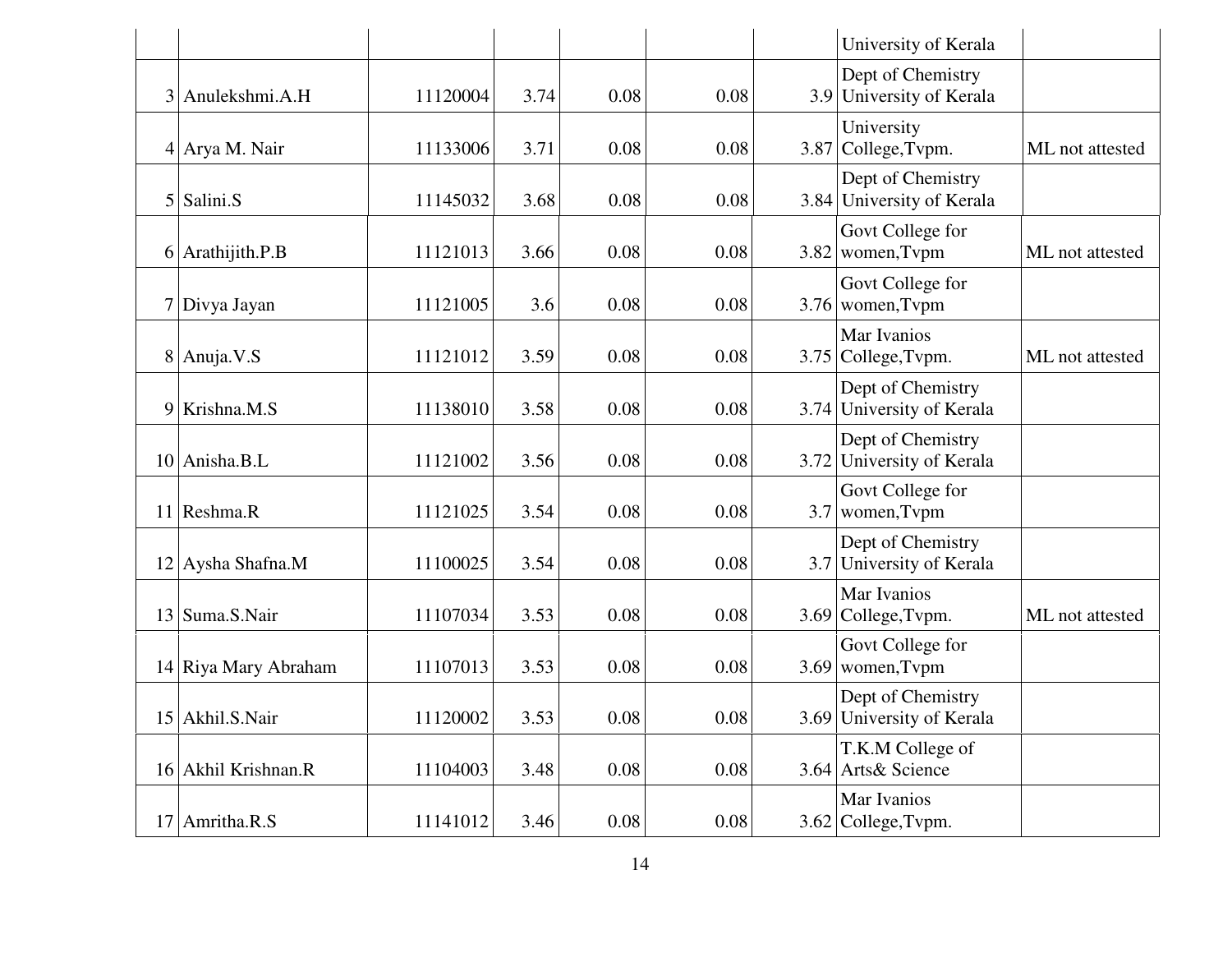| 18 Anizha.R            | 11132035 | 3.44 | 0.08 | 0.08 | T.K.M College of<br>3.6 Arts & Science    |
|------------------------|----------|------|------|------|-------------------------------------------|
| $19$ Renjith R. Pillai | 11138016 | 3.44 | 0.08 | 0.08 | <b>Mar Ivanios</b><br>3.6 College, Typm.  |
| $20$ Sibin.G           | 11120014 | 3.4  | 0.08 | 0.08 | <b>Mar Ivanios</b><br>3.56 College, Typm. |
| 21 Arya.A.V            | 11118025 | 3.34 | 0.08 | 0.08 | <b>Mar Ivanios</b><br>3.5 College, Typm.  |
| 22 Asharina.J          | 11117007 | 3.33 | 0.08 | 0.08 | T.K.M College of<br>3.49 Arts & Science   |

### (27) COMPUTER SCIENCE (No. of Scholarships-3)

(No eligible candidates)

### (28) COMPUTATIONAL BIOLOGY (No. of Scholarships-2)

(No eligible candidates)

## (29) DEMOGRAPHY (No. of Scholarships-2)

| Vidhya. V          | 11108029 | 3.27 | 0.08 | 0.08 | Dept of Demography<br>3.43 University of Kerala |  |
|--------------------|----------|------|------|------|-------------------------------------------------|--|
| 2 Devika Jayan G J | 11103017 | 3.16 | 0.08 | 0.08 | Dept of Demography<br>3.32 University of Kerala |  |
| $3$ Lini.R.S       | 11108007 | 3.05 | 0.04 | 0.08 | Dept of Demography<br>3.17 University of Kerala |  |
| $4$ Sabitha.S.S    | 11103034 | 3.01 | 0.04 | 0.08 | Dept of Demography<br>3.13 University of Kerala |  |

## **(30) ENVIRONMENTAL SCIENCE (No. of Scholarship-1)**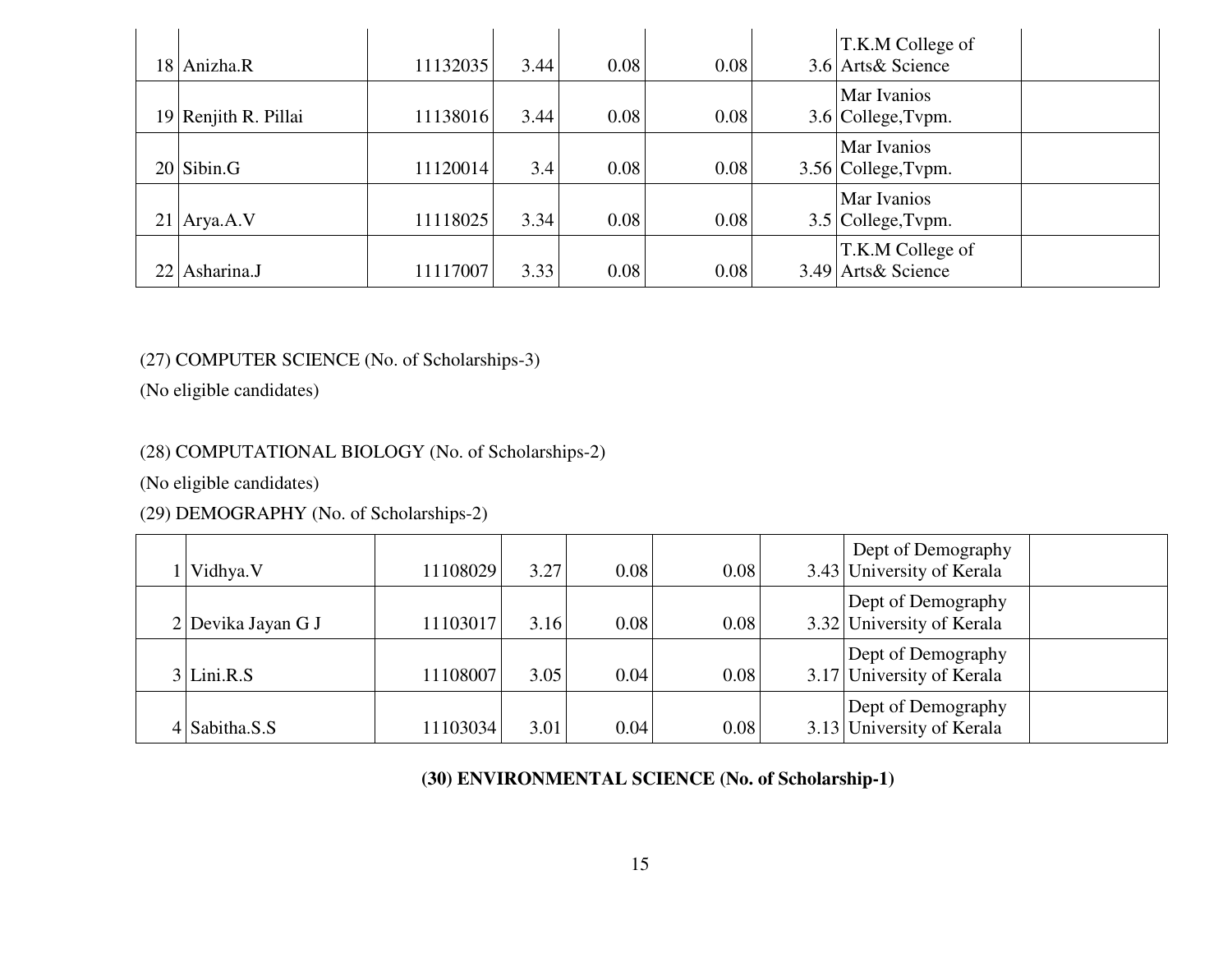| Haripriya.S.L    | 11804011 | 3.55 | 0.08 | 0.08                                 |     | Dept of Environmental<br>3.71 Sciences         |  |
|------------------|----------|------|------|--------------------------------------|-----|------------------------------------------------|--|
| 2 Maha Madhu     | 11132034 | 3.34 | 0.08 | 0.08                                 |     | Dept of Environmental<br>3.5 Sciences          |  |
|                  |          |      |      | (31) GEOLOGY (No. of Scholarships-2) |     |                                                |  |
| 1 Anu Devarajan  | 11127014 | 3.35 | 0.08 | 0.08                                 |     | University College,<br>3.51 Thiruvananthapuram |  |
| $2$ Arya.S.L     | 11134021 | 3.29 | 0.08 | 0.08                                 |     | University College,<br>3.45 Thiruvananthapuram |  |
| $3$ Aswathy. S.A | 11127006 | 3.14 | 0.08 | 0.08                                 | 3.3 | University College,<br>Thiruvananthapuram      |  |

### (**32) HOME SCIENCE** (**No. of Scholarships-2)**

(No eligible candidates)

### **(33) MATHEMATICS** (**No. of Scholarships-2)**

| Thansila.R        | 11809029 | 3.83 | 0.08 | 0.08 |      | T.K.M College of Arts&<br>3.99 Science Kollam   |  |
|-------------------|----------|------|------|------|------|-------------------------------------------------|--|
| $2$ Rohini.M.S    | 11120041 | 3.81 | 0.08 | 0.08 |      | University College,<br>3.97 Thiruvananthapuram. |  |
| 3 Nayana.M.R      | 11129042 | 3.79 | 0.08 | 0.08 | 3.95 | Govt College for Women<br>Typm                  |  |
| $4$ Surya Raj.R.S | 11134038 | 3.76 | 0.08 | 0.08 | 3.92 | Mar Ivanios College,<br>Typm                    |  |
| 5 Fathima.A       | 11142006 | 3.73 | 0.08 | 0.08 |      | T.K.M College of Arts&<br>3.89 Science Kollam   |  |
| 6 Arya.S          | 11129033 | 3.73 | 0.08 | 0.08 |      | T.K.M College of Arts&<br>3.89 Science Kollam   |  |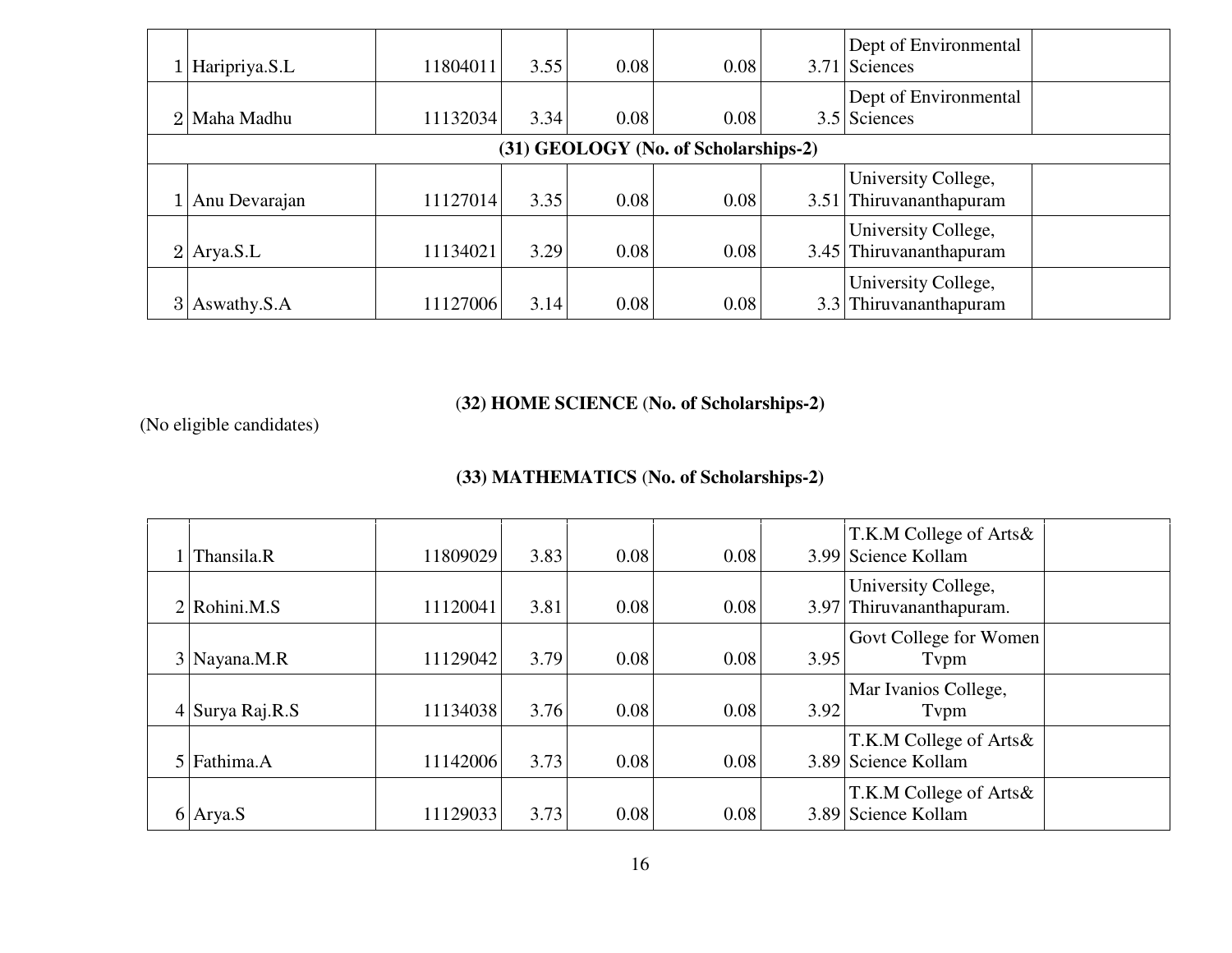| $7$ Sindhu.L                   | 11121040 | 3.66 | 0.08 | 0.08                                  |      | Govt College for Women<br>$3.82$ Typm            |      |
|--------------------------------|----------|------|------|---------------------------------------|------|--------------------------------------------------|------|
| 8 Vineetha.S                   | 11134023 | 3.66 | 0.08 | 0.08                                  |      | . University College,<br>3.82 Thiruvananthapuram |      |
| 9 Nisha.B.K                    | 11103029 | 3.64 | 0.08 | 0.08                                  |      | Mar Ivanios College,<br>$3.8$ Typm               |      |
| 10 Divya.N                     | 11120006 | 3.64 | 0.08 | 0.08                                  |      | Mar Ivanios College,<br>$3.8$ Typm               |      |
| 11 Gopika.G.S                  | 11120008 | 3.6  | 0.08 | 0.08                                  |      | Mar Ivanios College,<br>$3.76$ Typm              |      |
| $12$ Nisha.N                   | 11142033 | 3.56 | 0.08 | 0.08                                  |      | T.K.M College of Arts&<br>3.72 Science Kollam    |      |
| 13 Beena Alfiya.R              | 11100025 | 3.5  | 0.08 | 0.08                                  | 3.66 | Govt College for Women<br>Tvpm                   |      |
| 14 Arun Mohan.R                | 11103010 | 3.42 | 0.08 | 0.08                                  | 3.58 | Mar Ivanios College,<br>Tvpm                     |      |
| 15 Biji George Jacob           | 11133027 | 3.41 | 0.08 | 0.08                                  |      | Sree Narayana College,<br>$3.57$ Punalur         |      |
| 16 Anjana S Venu               | 11100019 | 3.4  | 0.08 | 0.08                                  | 3.56 | Mar Ivanios College,<br>Tvpm                     |      |
| 17 Gayathri P                  | 11133010 | 3.4  | 0.08 | 0.08                                  |      | Sree Narayana College,<br>3.56 Punalur           |      |
| 18 Reshma V                    | 11133015 | 3.4  | 0.08 | 0.08                                  |      | Sree Narayana College,<br>3.56 Punalur           |      |
| 19 Deleesa Babu                | 11120055 | 3.29 | 0.08 | 0.08                                  | 3.45 | Mar Ivanios College,<br>Tvpm                     |      |
| $20$ Ashitha M S               | 11133005 | 3.23 | 0.04 | 0.08                                  |      | Sree Narayana College,<br>$3.35$ Punalur         | 2007 |
| (No other eligible candidates) |          |      |      |                                       |      |                                                  |      |
|                                |          |      |      | (34) PHYSICS (No. of Scholarships-10) |      |                                                  |      |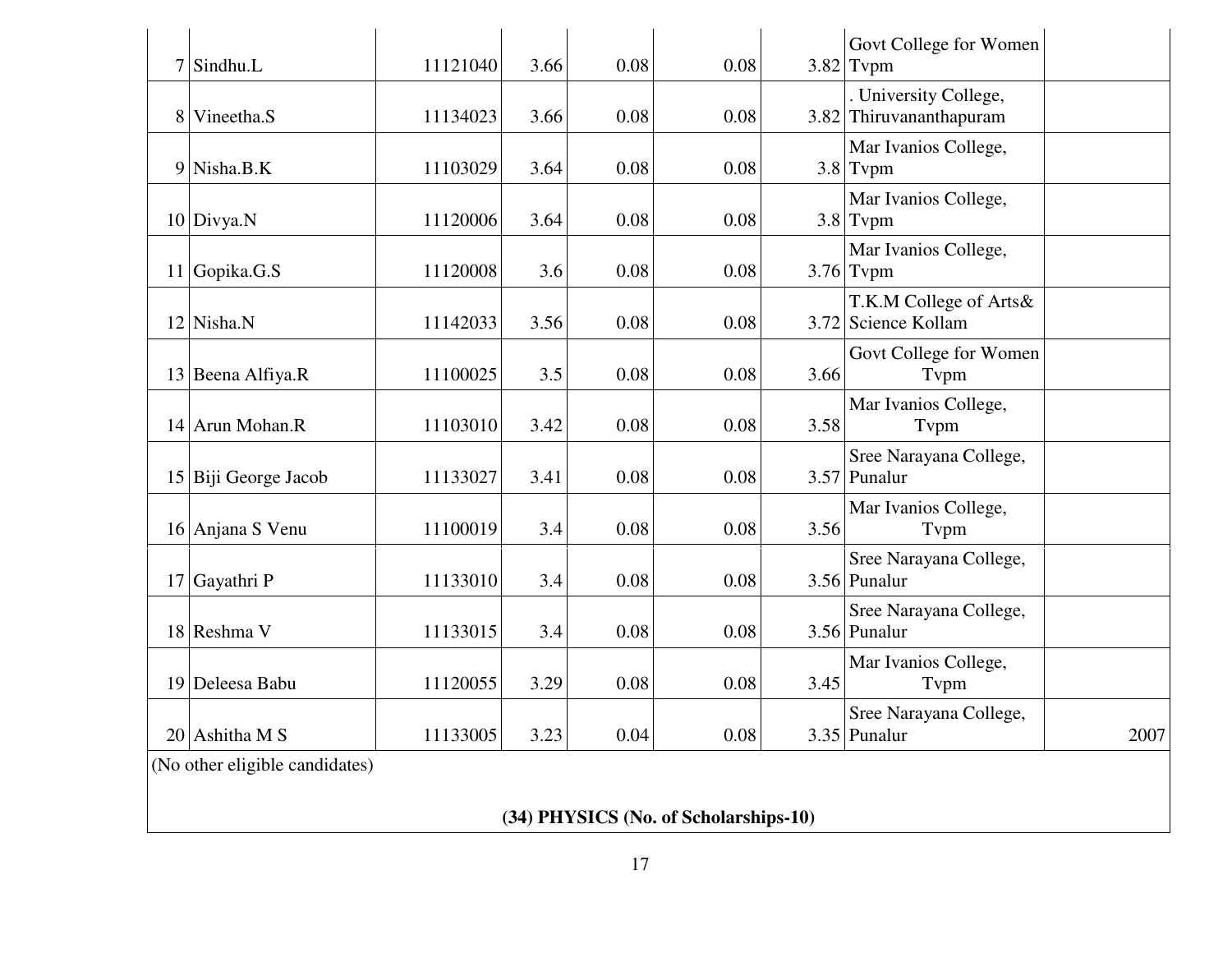| 1 Krishnaveni.R.B      | 11809020 | 3.79 | 0.08 | 0.08 | University<br>3.95 College, Typm.                |
|------------------------|----------|------|------|------|--------------------------------------------------|
| 2 Jayalekshmi Pradeep  | 11142011 | 3.74 | 0.08 | 0.08 | Govt College for<br>3.9 Women, Typm              |
| 3 Meenu.M.L            | 11129038 | 3.73 | 0.08 | 0.08 | University<br>3.89 College, Typm.                |
| $4$ Athira.M.S         | 11145006 | 3.72 | 0.08 | 0.08 | Govt College for<br>3.88 Women, Typm             |
| 5 Lekshmi.S            | 11142012 | 3.72 | 0.08 | 0.08 | T.K.M College of Arts&<br>3.88 Science           |
| 6 Anupama.G.M          | 11124016 | 3.66 | 0.08 | 0.08 | University<br>3.82 College, Typm.                |
| 7 Subinamol.S          | 11809024 | 3.6  | 0.08 | 0.08 | <b>Christian College</b><br>$3.76$ , Chengannur  |
| 8 Parvathy V.R         | 11133036 | 3.59 | 0.08 | 0.08 | Sree Narayana College,<br>$3.75$ Punalur         |
| 9 Athira S             | 11133030 | 3.53 | 0.08 | 0.08 | Sree Narayana College,<br>3.69 Punalur           |
| 10 Athira Vijayan      | 11118031 | 3.5  | 0.08 | 0.08 | Sree Narayana College,<br>3.66 Punalur           |
| 11 Elizabeth Nisha P J | 11139012 | 3.1  | 0.08 | 0.08 | St.Joseph's College for<br>3.26 Women, Alappuzha |
| 12 Meenu P Kumar       | 11139019 | 2.93 | 0.08 | 0.08 | St.Joseph's College for<br>3.09 Women, Alappuzha |
| 13 Samini.B.S          | 11121018 | 2.41 | 0.04 | 0.08 | University<br>$2.53$ College, Typm.              |
| 14 Sivaranjini.J.S     | 11118014 | 2.26 | 0.08 | 0.08 | Govt College for<br>2.42 Women, Tvpm             |

(No other eligible candidates)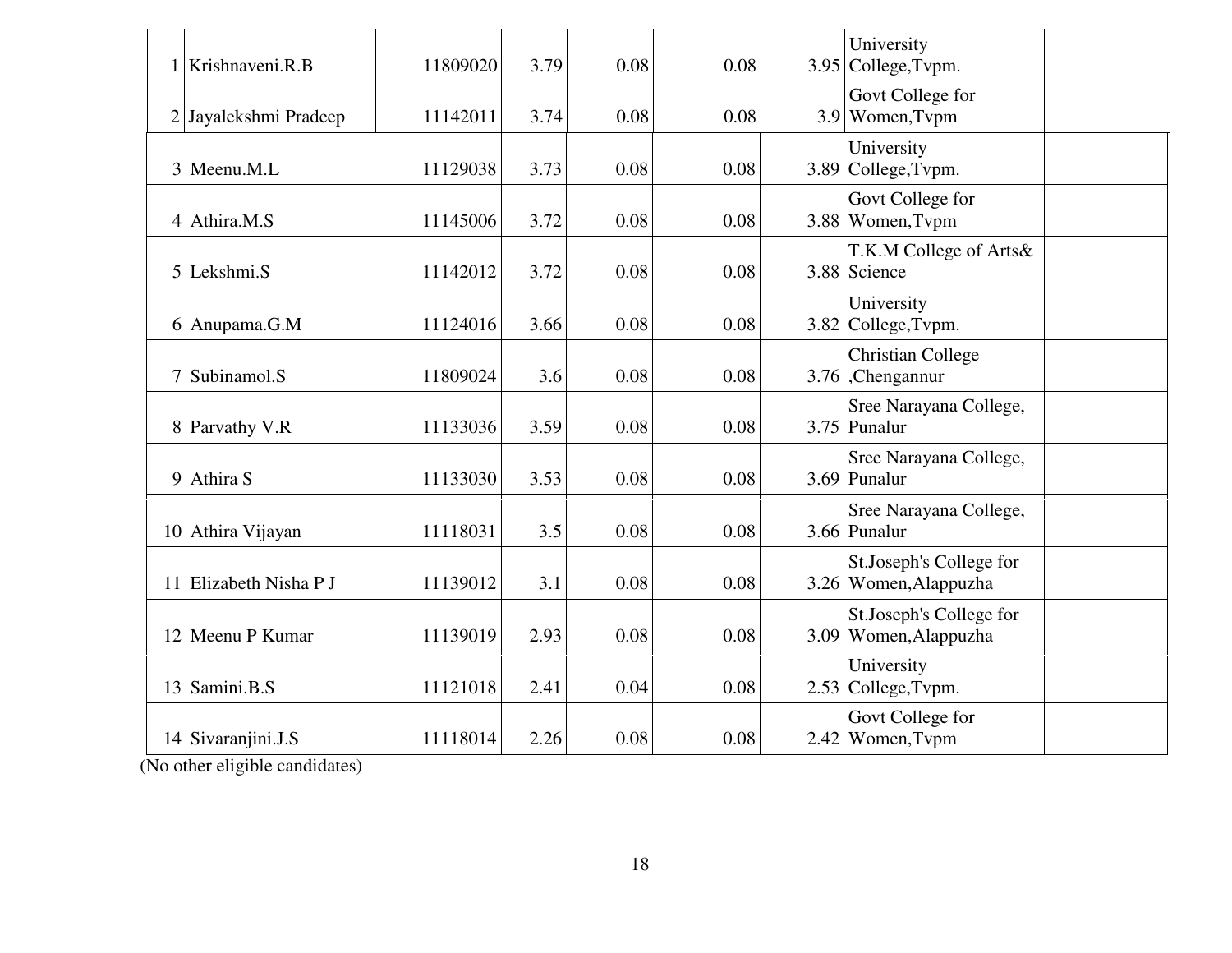## **(35) PSYCHOLOGY (No. of Scholarships-2)**

(No eligible candidates)

| (36) STATISTICS (No. of Scholarships-3) |          |                   |      |                                      |     |                                            |              |  |  |  |
|-----------------------------------------|----------|-------------------|------|--------------------------------------|-----|--------------------------------------------|--------------|--|--|--|
| $1$ Veena.P                             | 11108036 | 3.64              | 0.08 | 0.08                                 |     | Dept of Statistics Uty<br>3.8 of Kerala    |              |  |  |  |
| $2$ Athira.M.S                          | 11103009 | 3.62              | 0.08 | 0.08                                 |     | University<br>3.78 College, Tvpm           |              |  |  |  |
| 3 Nayana S                              | 11108022 | 3.57              | 0.08 | 0.08                                 |     | Dept of Statistics Uty<br>$3.73$ of Kerala |              |  |  |  |
| 4 Nimna Beegum.N                        | 11144030 | 3.5               | 0.08 | 0.08                                 |     | University<br>3.66 College, Tvpm           |              |  |  |  |
| 5 Rohini.M.S                            | 11108010 | 3.5               | 0.08 | 0.08                                 |     | Dept of Statistics Uty<br>3.66 of Kerala   |              |  |  |  |
| $6$ Lekshmi.S.R                         | 11108021 | 3.39              | 0.08 | 0.08                                 |     | Dept of Statistics Uty<br>$3.55$ of Kerala |              |  |  |  |
|                                         |          |                   |      | (37) ZOOLOGY (No. of Scholarships-8) |     |                                            |              |  |  |  |
| 1 Feba Ben Thomas                       | 11120007 | $-$               | $-$  | $- -$                                | $-$ | Mar vanios College<br>Tvpm                 | ConsolMl Due |  |  |  |
| 2 Sonia John                            | 11129030 | $\qquad \qquad -$ |      |                                      | $-$ | Mar vanios College<br>Tvpm                 | ConsolMl Due |  |  |  |

|                                                | 3 Anu Jacob                          | 11104009 -- |      | $ -$ |          | $- -$ | Mar vanios College<br>Typm | ConsolMl Due |  |  |
|------------------------------------------------|--------------------------------------|-------------|------|------|----------|-------|----------------------------|--------------|--|--|
|                                                | $($ No other eligible candidates $)$ |             |      |      |          |       |                            |              |  |  |
| (38) COMMERCE (M.Com) (No. of Scholarships-10) |                                      |             |      |      |          |       |                            |              |  |  |
|                                                |                                      |             |      |      |          |       | <b>Mar Ivanios</b>         |              |  |  |
|                                                | Amritha.A.R                          | 11120001    | 3.76 | 0.08 | $0.08\,$ |       | $3.92$ College, Typm.      |              |  |  |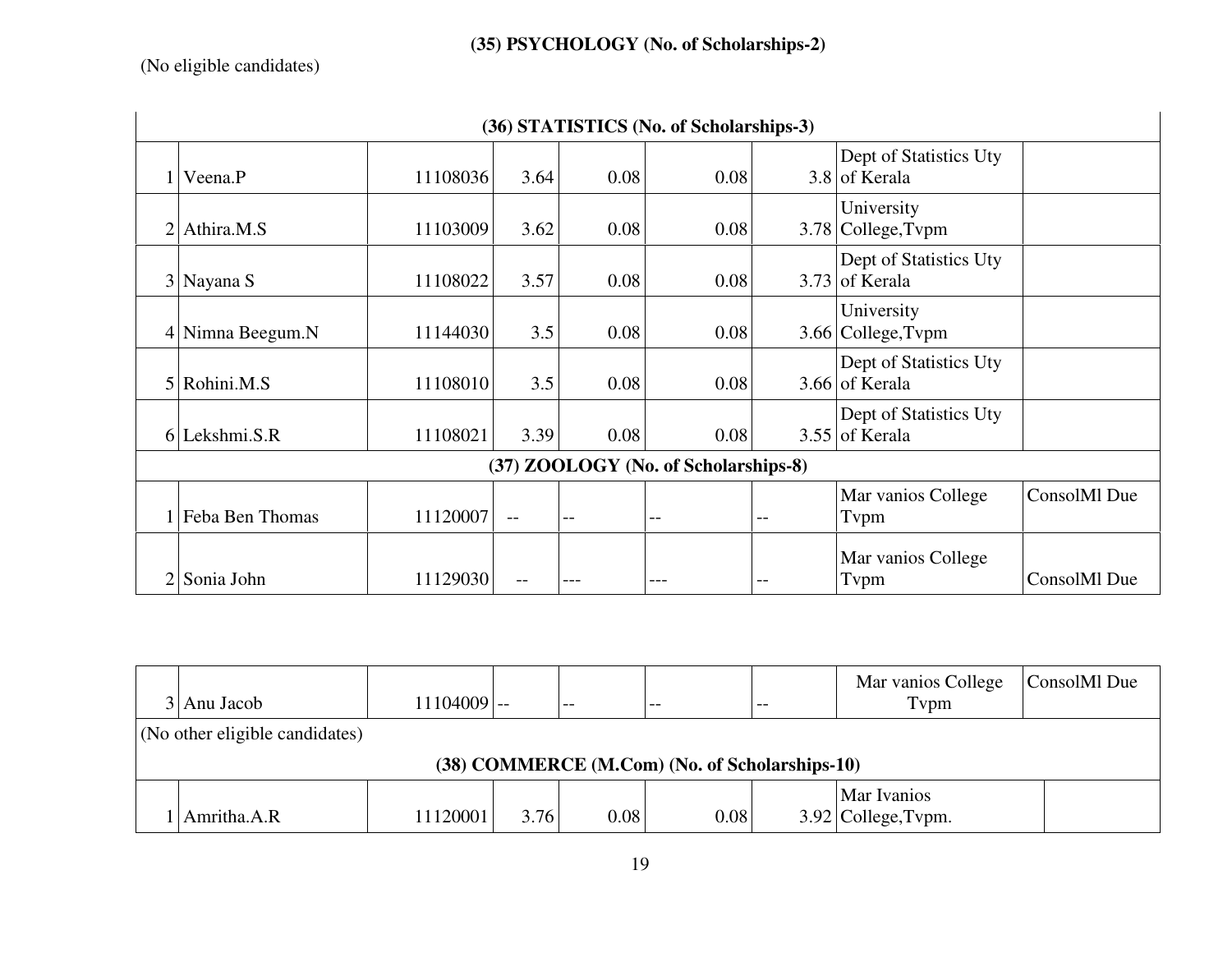|   | $2$ Viji.T             | 11142033 | 3.62 | 0.08 | 0.08 | T.K.M College of Arts&<br>3.78 Science            |                       |
|---|------------------------|----------|------|------|------|---------------------------------------------------|-----------------------|
|   | 3 Reshma Roy           | 11120041 | 3.62 | 0.08 | 0.08 | Mar Ivanios<br>3.78 College, Typm.                |                       |
|   | 4 Gayathri Krishna.S.G | 11815010 | 3.51 | 0.08 | 0.08 | Sree Narayana College<br>3.67 oTechnology, Kollam | Autonomous<br>College |
| 5 | Vishnuprabha.V.S       | 11120025 | 3.46 | 0.08 | 0.08 | Mar Ivanios<br>$3.62$ College, Typm.              |                       |
|   | 6 Jisha Babu           | 11114013 | 3.28 | 0.08 | 0.08 | Mar Ivanios<br>3.44 College, Typm.                |                       |
| 7 | Shamna.S               | 10142050 | 3.27 | 0.08 | 0.08 | T.K.M College of Arts&<br>3.43 Science            |                       |
| 8 | Anusha Dias            | 11807024 | 3.24 | 0.08 | 0.08 | National<br>3.4 College, Manacaud, Typm.          |                       |
|   | 9 Asha Alex            | 11120003 | 3.17 | 0.08 | 0.08 | Mar Ivanios<br>3.33 College, Typm.                |                       |
|   | $10$ Merin.A.G.        | 11138057 | 3.09 | 0.08 | 0.08 | Mar Ivanios<br>$3.25$ College, Typm.              |                       |
|   | 11 Reena.k             | 11106054 | 2.89 | 0.04 | 0.08 | National<br>3.01 College, Manacaud, Typm.         |                       |

(No other eligible candidates)

**(39) M.S.W. (No. of Scholarships-2)**

| $\vert$ Arya Gopinath.G.M | 11127011 | 3.78 | 0.08 | 0.08 | Loyola College of Social<br>3.94 Science, Sreekariyam, Typm |  |
|---------------------------|----------|------|------|------|-------------------------------------------------------------|--|
| $2$  Prasieja.J.K         | 11129023 | 3.54 | 0.08 | 0.08 | Loyola College of Social<br>3.7 Science, Sreekariyam, Typm  |  |
| Anjali.U.S                | 11107030 | 3.52 | 0.08 | 0.08 | Loyola College of Social<br>3.68 Science, Sreekariyam, Typm |  |

No other eligible candidates)

(40) M.C.J **(**No. of Scholarships-2)